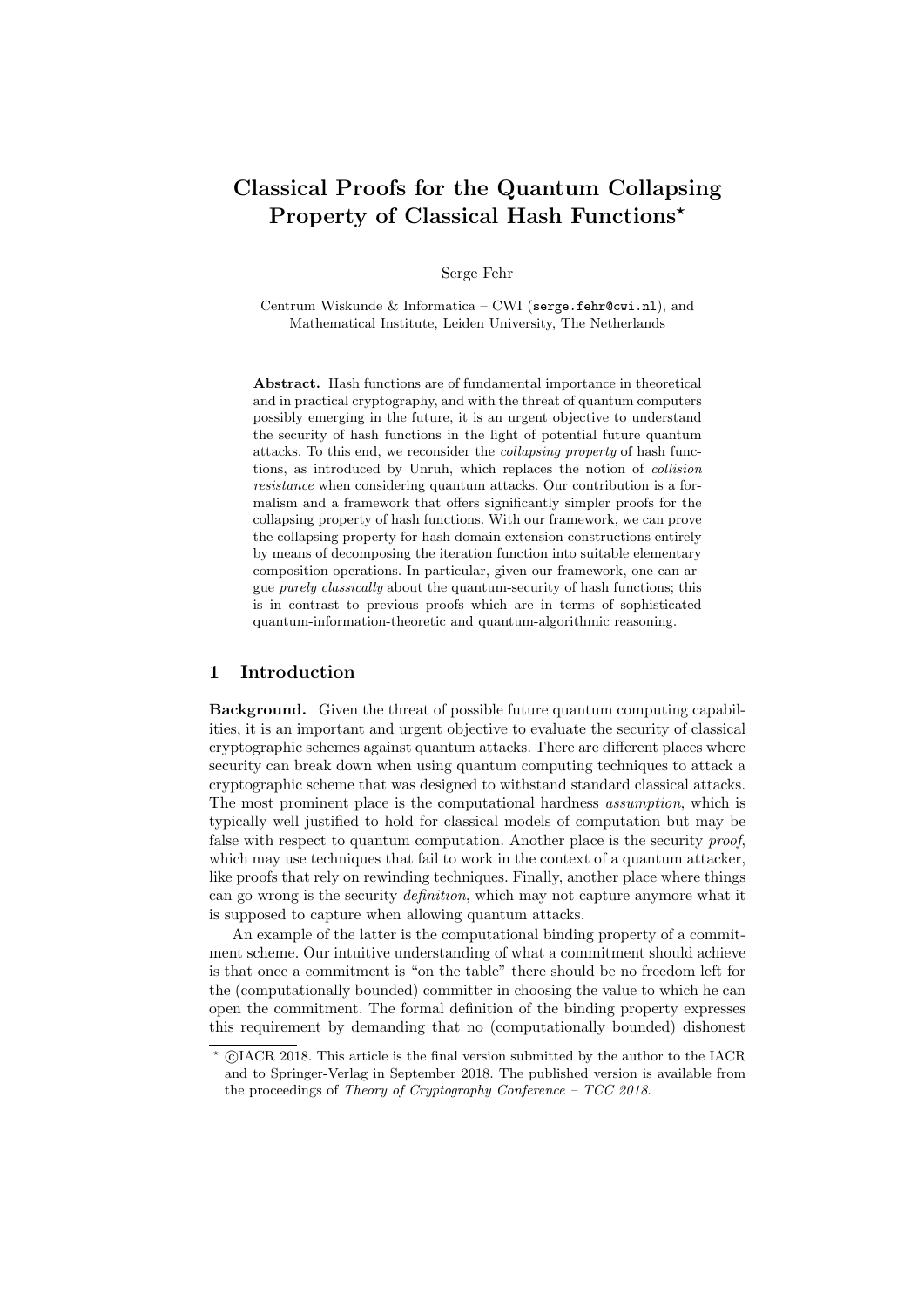committer should be able to open a commitment in two distinct ways. While for classical committers this captures precisely what we want, it fails to do so for quantum committers. Indeed, a quantum committer can potentially open a commitment to one value that he freely chooses after he has put the commitment "on the table", without contradicting the requirement of being unable to produce two distinct openings; this is because producing the opening information may involve a destructive quantum measurement that can only be applied once.

We stress that being able to open a given commitment to an arbitrary value that one can freely choose renders a commitment scheme useless in essentially all applications. So, when considering the security of commitment schemes against quantum attacks, it is essential that one uses a stronger notion of security than the standard computational binding property extended to quantum attackers.

A similar and related example is the collision resistance of hash functions. Also here, in the presence of a quantum attacker, the standard formal requirement that it should be computationally hard to produce two colliding inputs does not capture our intuitive understanding of a hash value as acting as a "fingerprint" that removes any freedom in the message to which it fits. As such, also here, when considering security against quantum attacks, the standard security notion, i.e. collision resistance, needs to be replaced by something stronger.

The Collapsing Property. Unruh [5] proposed the notion of collapsing; in the context of commitment schemes as a counterpart for the computational binding property when considering quantum attacks, and in the context of hash functions as a counterpart for collision resistance. In essence, for hash functions, the collapsing property requires that for any computationally bounded adversary that outpus a hash value together with a *quantum superposition* of corresponding preimages, he should not be able to tell if the superposition gets measured or not. The details of the notion, and why it indeed restores the right security properties when considering quantum attacks, are not so important for the discussion here. In terms of achievability, Unruh proved that the random oracle is collapsing as a hash function, and thus that simple hash-function-based commitment schemes are collapsing in the random oracle model. In the context of hash functions, he proved in a follow-up work  $[6]$  that the *Merkle-Damgård* construction for hash functions is collapsing (under some mild restriction on the padding) if the underlying compression function is. Given that the random oracle is collapsing, this in particular implies that the Merkle-Damgård construction is collapsing in the random oracle model, and thus gives heuristic evidence that certain practical hash functions like SHA-2 are collapsing. Recently, Czajkowski *et al.* [2] showed a similar result for the Sponge construction [1], which for instance underlies the hash function standard SHA-3: the Sponge construction is collapsing if both parts of the underlying round function, i.e., the so-called inner and outer parts, are collapsing, and if the inner part is "zero-preimage resistant".<sup>1</sup>

 $1$  This again implies security in the random oracle model, but a subtle issue here is that if the round function is efficiently invertible then the assumptions on the two parts are not satisfied. Hence, this is not so strong evidence yet that e.g. SHA-3 is collapsing.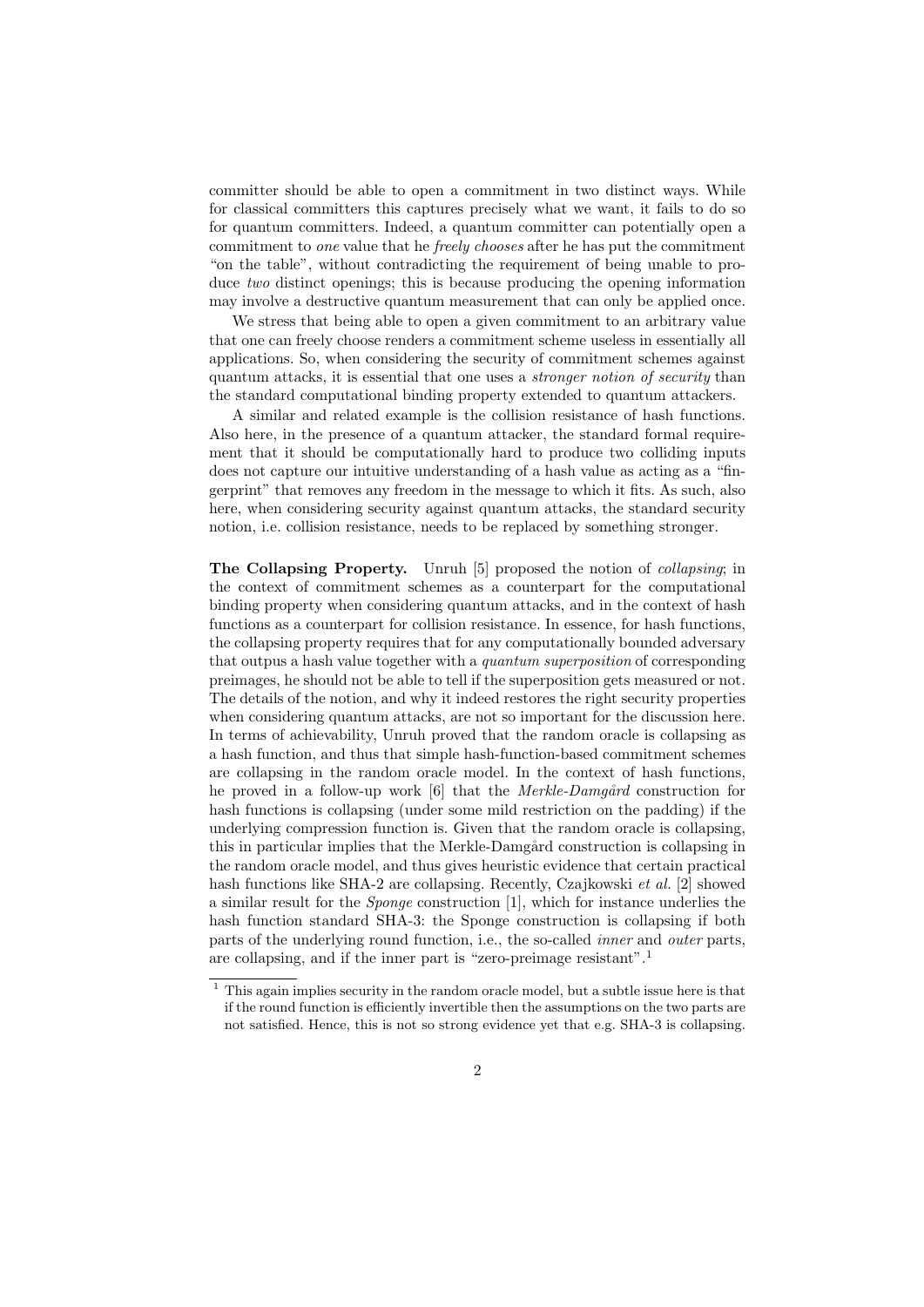**Our Contribution.** In this work, we introduce a new *formalism* and a new framework for arguing about the collapsing property of (hash) functions. The advantage of our new approach is that it allows for significantly simper proofs compared to the previous work above.

At the heart of our new formalism is a pseudo-metric that abstracts away computational aspects, and which allows for an "algebraic" formulation of the collapsing property. This in turn allows for simple proofs of basic composability results for the collapsing property. Some of those have already been claimed and proven in the work mentioned above; however, our proofs are much simpler. For instance, proving that the collapsing property is preserved under nested composition takes 2 full pages in [5] (see Lemma 27 in the full version of [5]), with various quantum circuits depicted; our proof (see Lemma 5) is a few lines. The main reason for this difference lies in the "algebraic" nature of our formulation, compared to the "algorithmic" approach used in prior work. This means that instead of specifying quantum reduction algorithms and arguing that they "do the job", our proofs are almost entirely by means of *term-manipulations*, where we manipulate the terms of interest by using a small set of basic rules that come along with our formalism. This not only results in very compact proofs, these proofs are also mathematically very clean in that in every term-manipulation step we can — and typically do — specify what basic rule was used.

These composability results for the collapsing property, together with a couple of basic features when "disallowing" certain inputs, form what we call our framework. With this framework, proving the collapsing property of hash domain extensions boils down to decomposing the iteration function under consideration into a few simple composition operations.

We demonstrate this new proof methodology on various examples. Applied to Merkle-Damgård, we obtain a proof of the collapsing property without any restriction on the padding as in [6], but with the additional assumption on the compression function to be " $iv$ -preimage resistant" (which is satisfied in the random oracle model). We can also recover Unruh's original result, which requires a restriction on the padding but avoids the "iv-preimage resistance". By adding a counter and "salt" to the compression function but otherwise using the same kind of reasoning, we get a proof of the collapsing property of HAIFA [3], as proposed by Biham and Dunkelman. Applied to the Sponge construction, we recover the result from [2] up to an insignificant difference in the exact parameter.

The distinguishing feature of our proofs lies in their conceptual simplicity and low technical complexity. Our proofs are entirely in terms of decomposing the iteration function into elementary composition operations that are ensured to preserve the collapsing property. In particular, our proofs are purely classical. In contrast, the proofs provided in  $[6, 2]$  are in terms of lengthy hybrid arguments that consider sequences of "quantum games" and in terms of quantum information theoretic arguments and quantum reduction algorithms for reasoning that every game in the sequence behaves similarly to its predecessor.

As such, even though the collapsing property of HAIFA is new, we consider our main contribution more in terms of offering a simple understanding of  $why$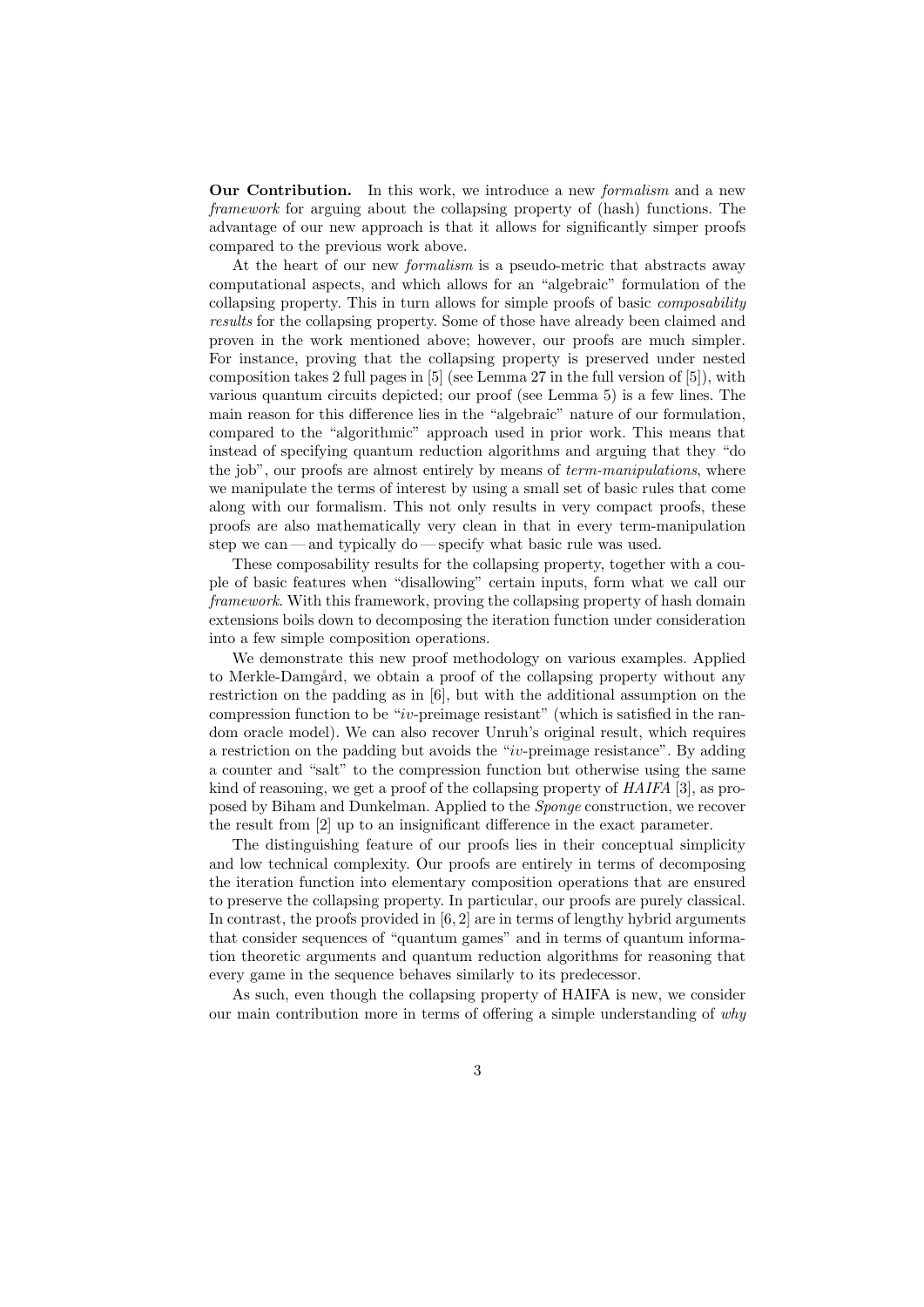certain hash function are collapsing, and in providing a tool to easily check if similar results also hold for other hash functions (as we demonstrate on HAIFA).

The Framework in Action. To give a better idea, we illustrate here on the various examples how our framework enables to argue for the collapsing property by means of decomposing the iteration function into suitable elementary decomposition operations, and thus in particular by means of purely classical reasoning. We challenge the reader to compare our proofs with those in [6, 2].

*Merkle-Damgård.* The Merkle-Damgård hash of a message  $x_1, \ldots, x_i$ , consisting of *i* blocks, is given by  $IH_i(x_1, \ldots, x_i)$ , where  $IH_i$  is iteratively defined as

$$
IH_i(x_1,\ldots,x_i):=f\bigl(H_{i-1}(x_1,\ldots,x_{i-1}),x_i\bigr)
$$

with  $IH_0() = iv$ . The round function f is assumed to be collapsing. We observe that  $H_i$  is the nested composition of f with the concurrent composition of  $H_{i-1}$ with the identity  $x_i \mapsto x_i$ . Our framework ensures that these compositions preserve the collapsing property; thus, by recursive application, given that  $I H_0$  is trivially collapsing, we get that  $I H_L$  is collapsing for every fixed L, and hence the Merkle-Damgård hash is collapsing when restricted to inputs of  $\beta$ ized size.

In order to deal with messages of variable size, we allow in the definition of  $IH_i(x_1,\ldots,x_i)$  the left-most message blocks to be "empty", i.e.,  $x_1$  up to some  $x_j$  may be  $\perp$ , and we set  $IH_i(\perp, \ldots, \perp) := i\nu$  (for any i) and keep to recursive definition above if  $x_i \neq \perp$ . This extended version of  $I H_i$  is then the *disjoint union* of the trivial function  $\{\perp^i\} \rightarrow \{iv\}$  and the restriction of  $IH_i$  to inputs different than  $\perp^i$ , if we "disallow" non- $\perp^i$  inputs that are mapped to  $i\mathcal{v}$ . Thus, as long as we "disallow" such inputs (which is something our framework can capture), we still have that the recursive definition of  $I\!H_i$  decomposes into composition operations that are covered by our framework, and thus we can conclude that  $I H_L$  is collapsing for every fixed L, but now for inputs that may have ⊥-prefixes, i.e., variable length. Finally, by the assumed " $iv$ -preimage resistant" of  $f$ , inputs  $(\neq \perp^i)$  that  $I H_i$  maps to iv are hard to find, and therefore "disallowing" those has no noticeable effect.

HAIFA. The HAFIA hash function is a variant of Merkle-Damgård that includes a counter in the iteration function, and it uses a "salt" (which we though treat as ordinary input). Formally,

$$
IH_i(salt, x_1, \ldots, x_i) := f(salt, IH_{i-1}(salt, x_1, \ldots, x_{i-1}), x_i, i).
$$

Here, we can reason exactly as above, except that now the iteration function is a nested composition of the function  $f(\cdot, \cdot, \cdot, i)$ , which is collapsing if f is, with the parallel composition of the projection function  $(salt, x_1, \ldots, x_i) \mapsto salt$  with the concurrent composition of  $IH_{i-1}$  with the identity function  $x_i \mapsto x_i$ . All

<sup>&</sup>lt;sup>2</sup> The latter is because (our notion of) the disjoint union of two functions requires not only the two respective domains but also the two respective ranges to be disjoint.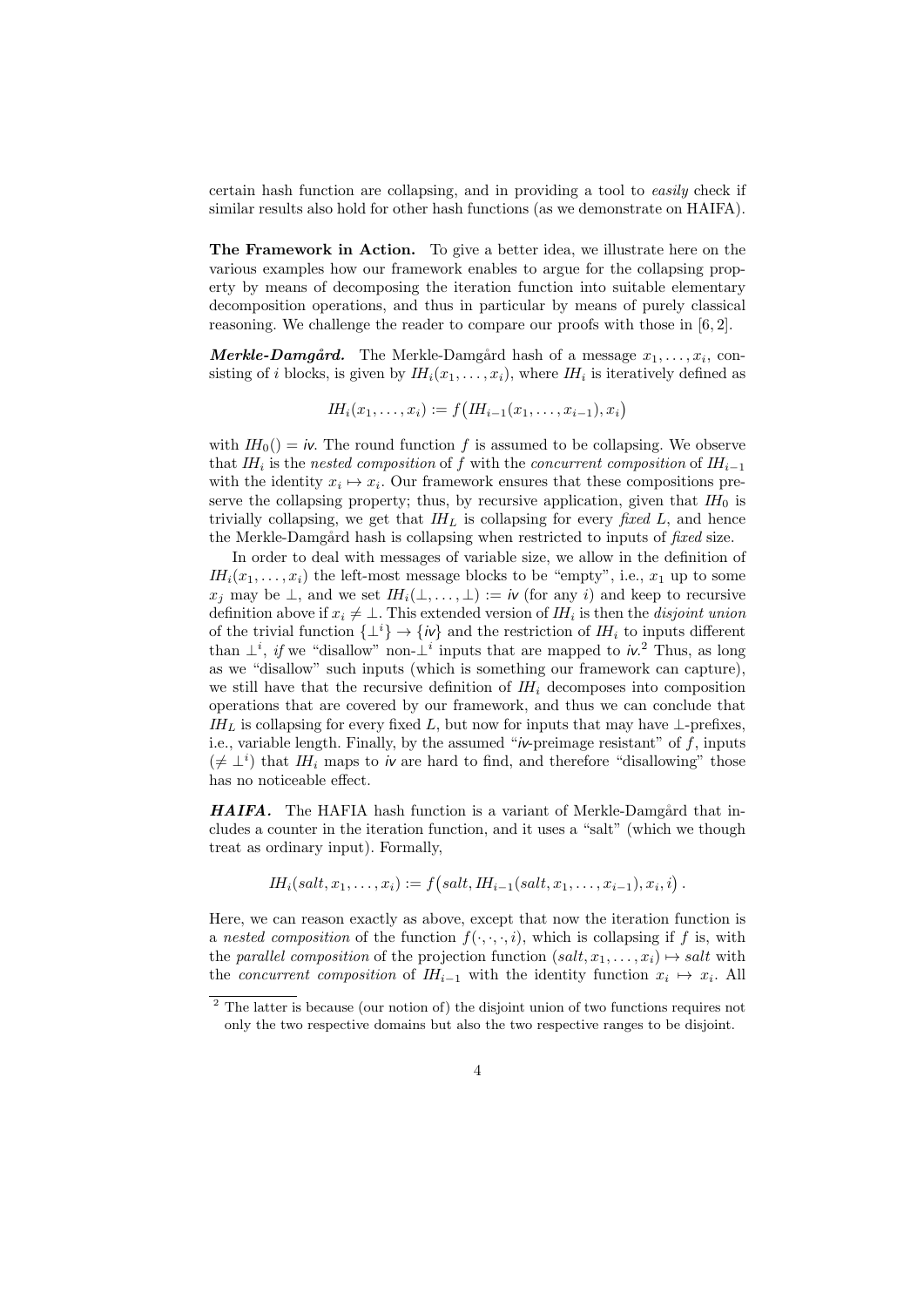these composition operations are covered by our framework, and so the collapsing property follows as for the original Merkle-Damgård construction, assuming again that  $f$  is "iv-preimage resistance" in case of arbitrary length messages.

**Sponge.** The Sponge hash<sup>3</sup> of a message  $x_1, \ldots, x_i$  of i blocks is given by  $S_i^0(x_1,\ldots,x_i)$ , where  $S_i^b$  is iteratively defined as

$$
S_i^b(x_1,\ldots,x_i) := f^b(S_{i-1}^0(x_1,\ldots,x_{i-1}) \oplus x_i, S_{i-1}^1(x_1,\ldots,x_{i-1}))
$$

for  $b \in \{0, 1\}$ , with  $S_0^0() = 0 = S_0^1()$ , and it is assumed that both components of the round function  $f = (f^0, f^1)$  are collapsing. Here,  $S_i^b$  is the nested composition of  $f^b$  with a function that is yet another *composition* of the functions  $S^0_{i-1}$  and  $S_{i-1}^1$ , and our framework immediately ensures that  $S_i^0$  and  $S_i^1$  stay collapsing as long as  $S_{i-1}^1$  is. Thus, again, the iteration function decomposes into composition operations that are ensured to preserve the collapsing property, and so by recursive application we get that  $S_1^1, \ldots, S_{L-1}^1$  and eventually  $S_L^0$  are collapsing. The only difference to above is that here, we have to set  $S_i^b(\perp,\ldots,\perp) := S_0^b() = 0$ to ensure that  $S<sub>L</sub><sup>0</sup>$  acts correctly on messages of smaller block size, i.e., that  $S_j^b(x_1,\ldots,x_j) = S_L^b(\perp,\ldots,\perp,x_1,\ldots,x_j)$ . As a consequence, for the recursive reasoning, to have  $S_i^1$  be the disjoint union of the trivial function  $\{\perp^i\} \to \{0\}$ and the restriction of  $S_i^1$  to non- $\perp^i$  inputs, we need to "disallow" inputs  $(\neq \perp^i)$ which  $S_i^1$  maps to 0; this has no noticeable effect though if  $f^1$  is "zero-preimage resistant".

### 2 Preliminaries

### 2.1 Basic Quantum Formalism

Knowledge of basic concepts of quantum information science is necessary in order to prove "correctness" of our framework (but not to apply the framework); we fix here some notation and conventions, which both are not fully standard.

Typically, the *state* of a quantum system with state space  $H$  is given by a density matrix  $\rho$ , i.e., by a trace-1 positive-semidefinite matrix that acts on  $\mathcal{H}$ . and a quantum operation is expressed by a CPTP map  $\mathbb T$  which maps a state  $\rho$  to a new state  $\mathbb{T}(\rho)$  over a possibly different state space. In this work, for technical reasons, we allow states to be subnormalized, and we consider the more general notion of completely-positive *trace-nonincreasing* (CPTN) maps, which are of the form  $\mathbb{T} = \sum_i \mathbb{T}_i$  with  $\mathbb{T}_i : \rho \mapsto T_i \rho T_i^{\dagger}$  and  $\sum_i T_i^{\dagger} T_i \leq I$  (the identity on  $\mathcal{H}$ ).<sup>4</sup>

For the purpose of this work, a measurement is a CPTN map  $\mathbb{P} = \sum_i \mathbb{P}_i$ with  $\mathbb{P}_i : \rho \mapsto P_i \rho P_i^{\dagger}$  as above, but with the restriction that the  $P_i$ 's are mutually orthogonal Hermitian *projections* on  $\mathfrak{H}$ . If  $\mathbb P$  is in fact a CPTP map, i.e.,  $\sum_i P_i =$ 

<sup>&</sup>lt;sup>3</sup> For simplicity, we consider *one* block of output only; multiple output blocks are argued by means of composition too.

<sup>4</sup> This can be understood in that quantum operations may "abort", and the trace  $tr(\rho) < 1$  expresses the probability that the process that produces  $\rho$  does not abort.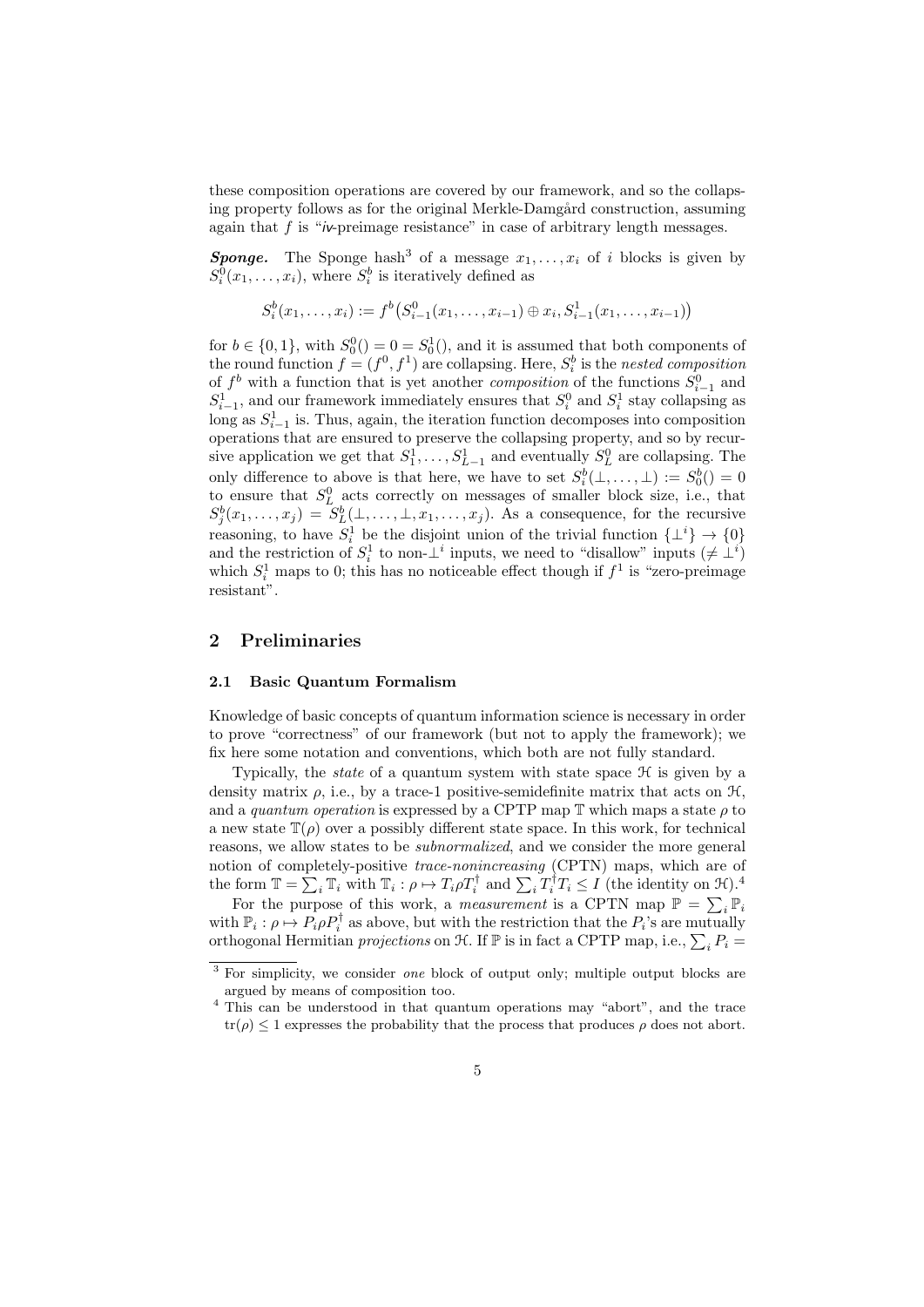I, then we speak of a *total* measurement, and otherwise of a *partial* measurement. The individual "components"  $\mathbb{P}_i$  of such a (partial or total) measurement are sometimes also referred to as measurements with post-selection.

We write  $Pr[\mathbb{P}(\rho) = i]$  for tr  $\circ \mathbb{P}_i(\rho) = tr(P_i \rho P_i)$ , i.e., the probability that "outcome i is observed". An elementary property of any (*projective*, as considered here) measurement P, is Winter's "gentle-measurement lemma" [8], which captures that the measurement does not disturb the state much if the outcome is almost certain.<sup>5</sup> Formally, for any state  $\rho$  and any  $\beta > 0$ :

$$
\exists i : \Pr[\mathbb{P}(\rho) = i] \ge \text{tr}(\rho) - \beta \implies \delta(\mathbb{P}(\rho), \rho) \le \sqrt{\beta} + \beta. \tag{1}
$$

where  $\delta$  is the *trace distance*, given by  $\delta(\rho, \sigma) := \frac{1}{2} ||\rho - \sigma||_{tr}$ .

Different quantum systems are identified by means of "labels"  $X, Y$  etc., and we write  $\rho_X$  for the state of system X and  $\mathcal{H}_X$  for its state space, etc. For a CPTN map  $\mathbb{T}$ , we may write  $\mathbb{T}_X$  to emphasize that it acts on system X, and  $\mathbb{T}_{X\to X'}$  to additionally emphasize that it maps into system X'. For simplicity, we tend to write  $\rho_{\mathbb{T}(X)Y}$  rather than  $(\mathbb{T}_X \otimes \mathbb{I}_Y)(\rho_{XY})$ .

For any state space we consider a fixed orthonormal basis, referred to as the computational basis. For state spaces  $\mathcal{H}_X$  and  $\mathcal{H}_Y$  with respective computational bases  $\{|x\rangle\}_{x\in\mathcal{X}}$  and  $\{|y\rangle\}_{y\in\mathcal{Y}}$ , we associate to any function  $f: \mathcal{X} \to \mathcal{Y}$  the CPTP "evaluation" map  $\mathbb{E}[f]_{X\to XY} : \rho \mapsto V[f] \rho V[f]^{\dagger}$  given by the isometry  $V[f] : |x\rangle \mapsto |x\rangle |f(x)\rangle$ . Here, we also write  $\rho_{Xf(X)Z}$  instead of  $\rho_{E[f](X)Z}$ .<sup>6</sup> We note that  $\mathbb{E}[f]$  admits a *left inverse*, i.e., a CPTP map  $\mathbb{E}^{inv}[f]_{XY\to X}$  such that  $\mathbb{E}^{inv}[f] \circ \mathbb{E}[f] = \mathbb{I}_X.$ 

The composition  $\mathrm{tr}_Y \circ \mathbb{E}[f]_{X\to XY}$  of a CPTP evaluation map with the partial trace try equals the measurement  $\mathbb{M}[f] = \sum_{y} \mathbb{M}[f = y]$ , where  $\mathbb{M}[f = y]$  is the CPTN map given by the projection into the span of  $\{|x\rangle | f(x)=y\}$ . To simplify notation, we may also write  $\rho_{XfZ}$  instead of  $\rho_{\mathbb{M}[f](X)Z}$ , and, similarly,  $\rho_{Xf=yZ}$ instead of  $\rho_{\mathbb{M}[f=y](X)Z}$ .

The usual "measurement in the computational basis", given by the projections  $|x\rangle\langle x|$ , is simply denoted by M. For lighter notation, we often use (·) instead of M and write  $\rho_{\bar{X}Y}$  instead of  $\rho_{\mathbb{M}(X)Y}$ . A quantum system X of a (possibly) joint state  $\rho_{XY}$  is called *classical* if  $\rho_{\bar{X}Y} = \rho_{XY}$ .

When the state is clear from the context, then we may do the "arithmetic" on the labels. For instance, using this convention, we can then say that any state  $\rho_{XZ}$  satisfies

$$
\bar{X}f(X)Z = \bar{X}f(\bar{X})Z = \bar{X}\overline{f(\bar{X})}Z = \bar{X}\overline{f(X)}Z, \qquad (2)
$$

to express that  $\mathbb{M}_X$  and  $\mathbb{E}[f]_X$  commute, and that  $f(\bar{X})$  is classical given that  $\bar{X}$  is. Similarly, we may then write  $Pr[M[f](X) = y] = Pr[M(f(X))] = y$  $Pr[f(\bar{X}) = y]$ , which may be interpreted differently but coincide.

<sup>&</sup>lt;sup>5</sup> This bound can e.g. be derived from [9]. [2] claims the bound  $\sqrt{\beta}$ , but their proof has This bound can e.g. be derived from [9]. [2] claims the bound  $\sqrt{\rho}$ , but then proof in a small flaw; fixing it gives  $\sqrt{2\beta}$  instead (but only works for *total* measurements).

 $^6$  A subtle issue with this notation is that  $\text{tr}_Y(\rho_{Xf(X)Z}) \neq \rho_{XZ}$ , but rather =  $\rho_{\mathbb{M}[f](X)Z}$ (see below).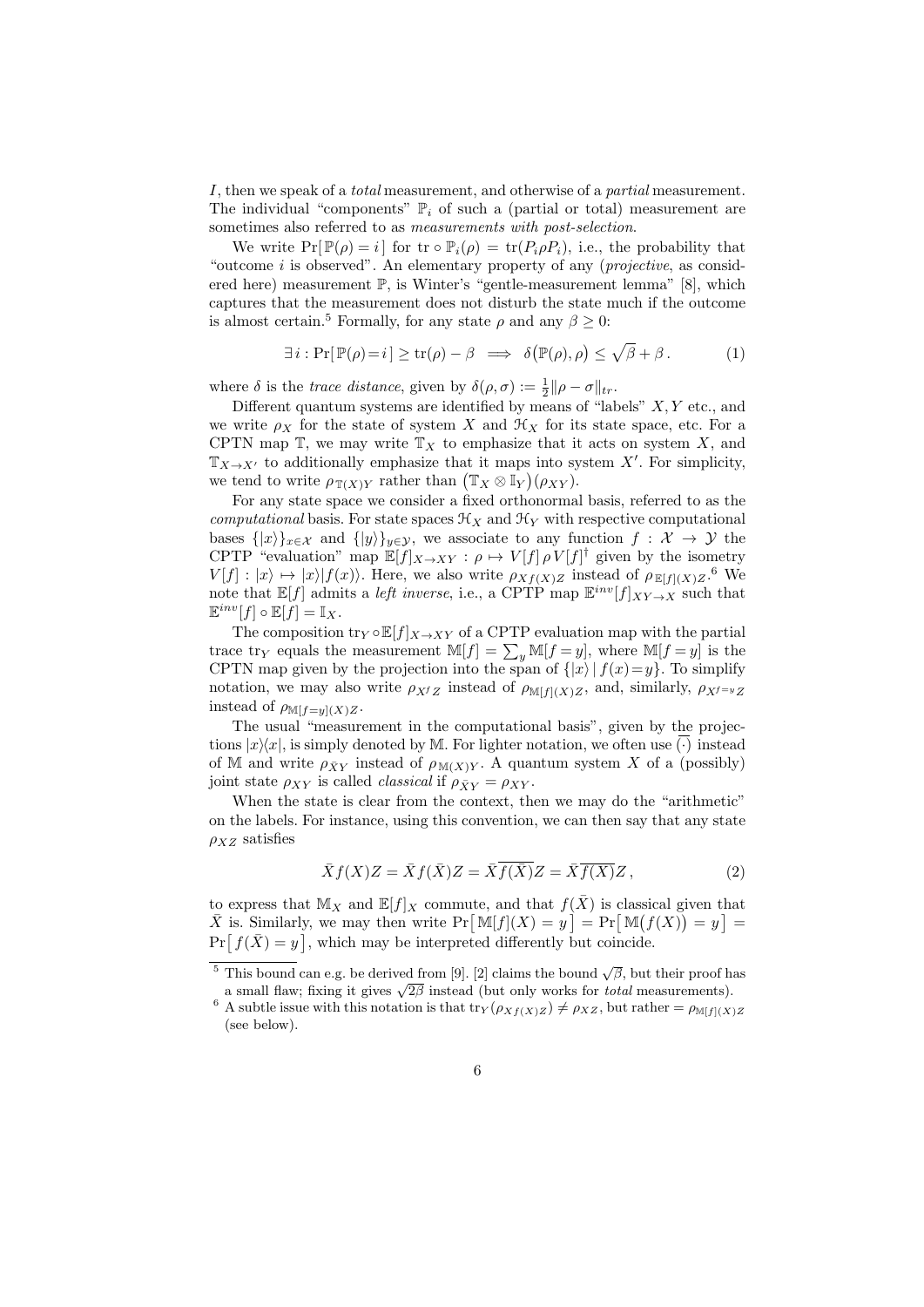#### 2.2 Randomized Functions and States, and their Complexity

In Appendix A, we offer a formal discussion of randomized functions, randomized CPTN maps, and randomized quantum states. As one would expect, these are simply functions, CPTN maps and states that depend on some *global random*ness r, which is randomly chosen once and for all from some finite set  $\mathcal{R}$ .

Informally, when considering randomized functions, one can make the following distinction. In one case, r is given as input to the function  $f$  (or to the algorithm that computes f, if you prefer); one then typically speaks of keyed or seeded functions. In the other case, f makes queries to an *oracle* that computes every reply dependent on  $r$ , in which case one refers to  $f$  as an *oracle function*. A similar distinction can be made for randomized CPTN maps, and thus for randomized states, which are simply randomized CPTN maps that act on the trivial state space C.

Formally, the way the two variants differ is by the way complexity is captured: for keyed functions one consider the computational complexity of computing the function whereas for oracle functions one considers the query complexity.

Our results apply to both variants in that we consider an abstract complexity measure c that assigns to every randomized function f a non-negative integer  $c(f)$ , also denoted  $c_f$ , and similarly for randomized CPTN maps, and which satisfies natural properties that one would expect from a complexity measure. The details of this are given in Appendix B. The computational complexity and the query complexity are then just specific instantiations.

# 2.3 The Distinguishing Advantage

The following parameterized indistinguishability measure, and our understanding of it as an abstract metric, is one of the central notions of our formalism.

**Definition 1.** For randomized states  $\rho_X$  and  $\rho_Y$  (with randomness r) over a common Hilbert space  $\mathcal{H}_X = \mathcal{H}_Y$ , and for any non-negative integer q, we set

$$
\delta_q(\rho_X, \rho_Y) := \sup_{\mathbb{T}} \frac{1}{|\mathcal{R}|} \sum_r \left| \Pr[\mathbb{M}(\mathbb{T}(X)) = 0] - \Pr[\mathbb{M}(\mathbb{T}(Y)) = 0] \right|
$$

$$
= \sup_{\mathbb{T}} \frac{1}{|\mathcal{R}|} \sum_r \delta(\mathbb{M} \circ \mathbb{T}(\rho_X), \mathbb{M} \circ \mathbb{T}(\rho_Y)),
$$

where the supremum is over all randomized CPTN maps  $\mathbb T$  (with randomness r) that map into the two-dimensional qubit state space and have complexity  $\mathfrak{c}(\mathbb{T}) \leq q$ and, by convention, M is the measurement in the computational basis.

Following the convention of doing the "arithmetic" on the labels, we typically write  $\delta_q(X, Y)$  instead of  $\delta_q(\rho_X, \rho_Y)$ . Also, we write  $\delta_q(X, Y|Z)$  as a short hand for  $\delta_q(\rho_{XZ}, \rho_{YZ}).$ 

We emphasize that  $\delta_q$  is a *pseudometric*: it is non-negative, symmetric, and satisfies triangle inequality, but it may potentially vanish for non-identical states.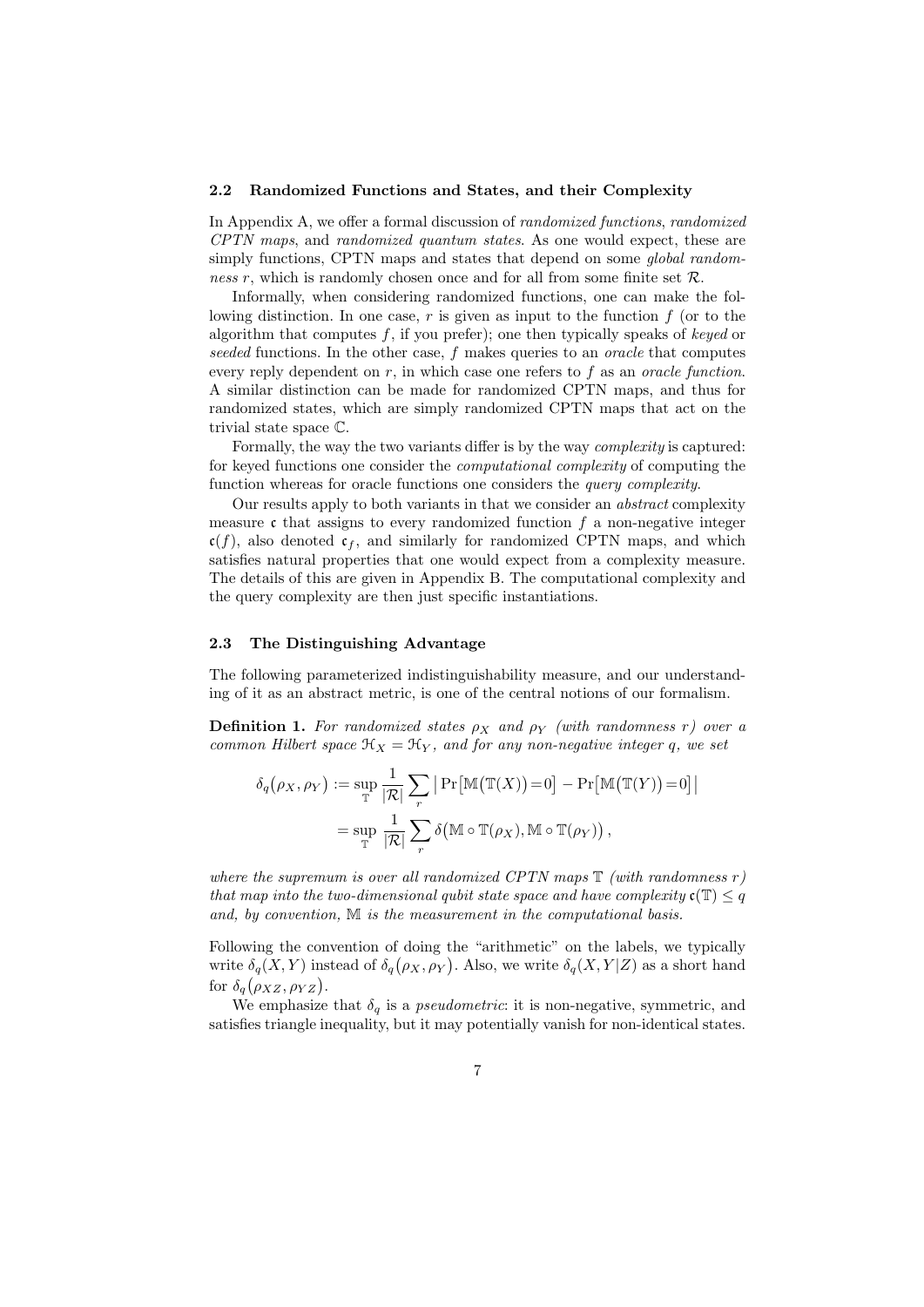Furthermore,  $\delta_q$  is upper bounded by the trace distance  $\delta$ , and it coincides with δ in case  $q = \infty$ , i.e., there is no restriction on  $\mathfrak{c}(\mathbb{T})$ . Finally,  $\delta_q$  inherits several properties from the ordinary trace distance, which can easily be verified. For instance, it is monotone under randomized CPTN maps as

$$
\delta_q(\mathbb{T}(X), \mathbb{T}(Y)) \leq \delta_{q+\mathfrak{c}(\mathbb{T})}(X, Y) ,
$$

and for any randomized CPTN map  $\mathbb{T} = \sum_i \mathbb{T}_i$ , we have *subadditivity* as

$$
\delta_q(\mathbb{T}(X), \mathbb{T}(Y)) \leq \sum_i \delta_q(\mathbb{T}_i(X), \mathbb{T}_i(Y)).
$$

To simplify terminology, from now on we drop on the word "randomized" and take it as understood that functions, CPTN maps and states may be randomized, either in the form of keyed functions or as oracle functions, etc.

### 3 The Collapsing Property

We state here (a slight variation of) the definition of the collapsing property of functions, as proposed by Unruh [5], but using the formalism introduced above. In Section 3.2 we then discuss the straightforward extension to partial functions, which will turn out to be useful, and in Section 3.3 we show that the collapsing property behaves nicely under various composition operations. These composability results are all rather natural, and — with our formalism! — have simple short proofs. All together, this section then stands as "the framework" that we propose for arguing about the collapsing property of hash functions.

### 3.1 The Definition

The original formulation of the collapsing property for a function  $h$  is by means of two "games", where an "adversary" produces a (normalized) state  $\rho_{XYE}$  of a certain form, namely Y must be classical and equal to  $h(X)$ , and then in one game  $X$  is measured in the computation basis whereas in the other game it is left untouched instead, and the definition requires that it should be hard for any "distinguisher" to distinguish between the two games.

As for the notion of collision resistance, the collapsing property is meaningful only for randomized functions  $h$ .<sup>7</sup> In case of a keyed variant of such a function, one can aim for *conditional* results that state that h is collapsing (against computationally bounded adversaries) under some computational hardness assumption. In case of an *oracle* function and aiming for *unconditional* results, there is no exploitable effect in restricting the computational power of the parties, as long as the query complexity is limited. Our approach of using an abstract complexity notion allows us to cover both these settings simultaneously.

<sup>7</sup> See the discussion in Appendix C for an exception to the rule.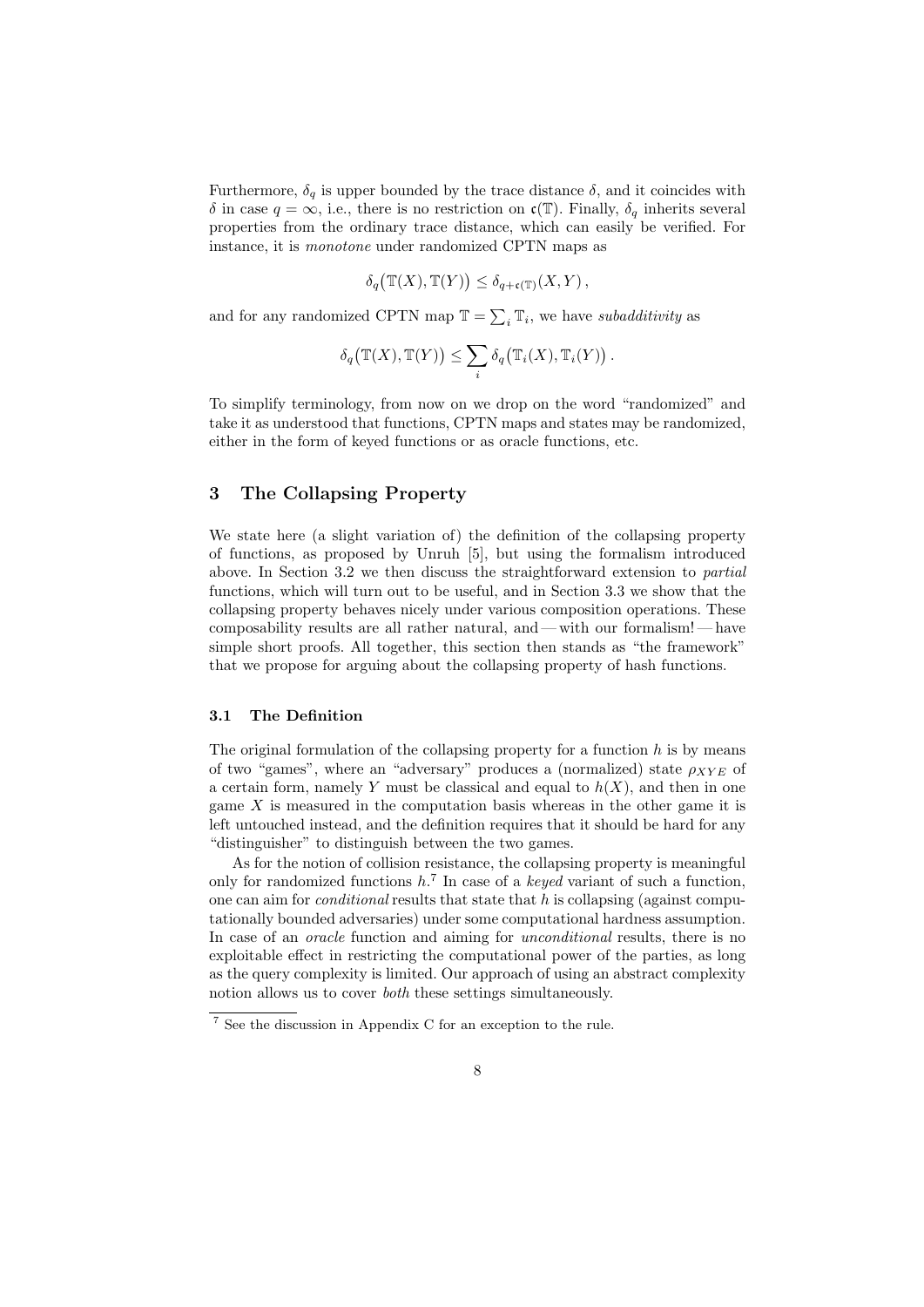Our formal definition of the collapsing property is given below. Compared to the original definition by Unruh (which comes in a couple of different flavors, which we discuss in Appendix C), we use a somewhat different terminology and formalism. For instance we do not explicitly speak of "games", and instead of quantifying over the possible adversaries we quantify over the states that may possibly be prepared by an adversary, and the quantification over the distinguishers is absorbed into the pseudometric  $\delta_q$ . These modifications to the mathematical language have obviously no effect on the notion. There are a few more differences compared to the definition proposed by Unruh, but they all have no more than a small quantitative effect, as we discuss below.

**Definition 2.** A function  $h : \mathcal{X} \to \mathcal{Y}$  is called  $\varepsilon(q)$ -collapsing if

$$
\mathsf{cAdv}[h](q) := \sup_{\rho_{XYE}} \delta_q\big(X, \bar{X} \,|\, \bar{Y}E\big) \leq \varepsilon(q)
$$

for all q, where the supremum is over all states  $\rho_{XYE} = \rho_{Xh(X)E}$  with complexity  $c(\rho_{XYE}) \leq q$ . The measure cAdv[h] is called the collapsing advantage of h.

Beyond the change in mathematical language, another difference is that in the original definition the system Y of the state  $\rho_{XYE}$ , as produced by the adversary, is required to be classical, whereas in Definition 2 we allow it to be non-classical but then "make it classical" by measuring it; this is obviously equivalent (given that measuring has zero complexity). A slightly more substantial difference is that we allow the state  $\rho_{XYE}$  to be subnormalized; i.e., we allow the adversary to abort. However, the collapsing advantage  $\delta_q(X, \bar{X} | \bar{Y}E)$  of any subnormalized state  $\rho_{XYE}$  is the same as of the normalized state  $\tilde{\rho}_{XYE} := \rho_{XYE} + (1 - \text{tr}(\rho_{XYE}))|x_\circ\rangle\langle x_\circ| \otimes |h(x_\circ)\rangle\langle h(x_\circ)| \otimes |0\rangle\langle 0|$  for an arbitrary choice of  $x \circ \in \mathcal{X}$  on which h is defined. Since  $\mathfrak{c}(\tilde{\rho}_{XYE}) \leq \mathfrak{c}(\rho_{XYE}) + \mathfrak{c}(h)$ , this has only a small quantitative effect that is insignificant if  $c(h)$  is insignificant compared to q. In other words, we can easily transform an adversary that aborts into one that does not abort but outputs  $x_0$  and  $y_0 = h(x_0)$  instead.

Finally, in the original definition, the complexity of the adversary and the distinguisher *together* is bounded (by q), whereas we bound the individual complexities (both by q). This is merely for simplicity, and has only a factor-2 quantitative effect.

# 3.2 Partial versus Total Functions

In Definition 2, we implicitly considered the function  $h : \mathcal{X} \to \mathcal{Y}$  to be a total function, i.e., a function that is defined on its entire domain  $\mathcal{X}$ . However, it will be useful to extend the definition to partial functions, which are defined only on a subset  $\mathcal{X}_{\text{eff}} \subseteq \mathcal{X}$  of the domain.<sup>9</sup> In the context of *randomized* functions,

<sup>&</sup>lt;sup>8</sup> We recall that the requirement  $\rho_{XYE} = \rho_{Xh(X)E}$  is a shorthand for asking  $\rho_{XYE}$  to be equal to a state obtained by applying  $\mathbb{E}[h]$  to system X.

<sup>&</sup>lt;sup>9</sup> This may be understood in that the computation of h "fails" on inputs not in  $\mathcal{X}_{\text{eff}}$ .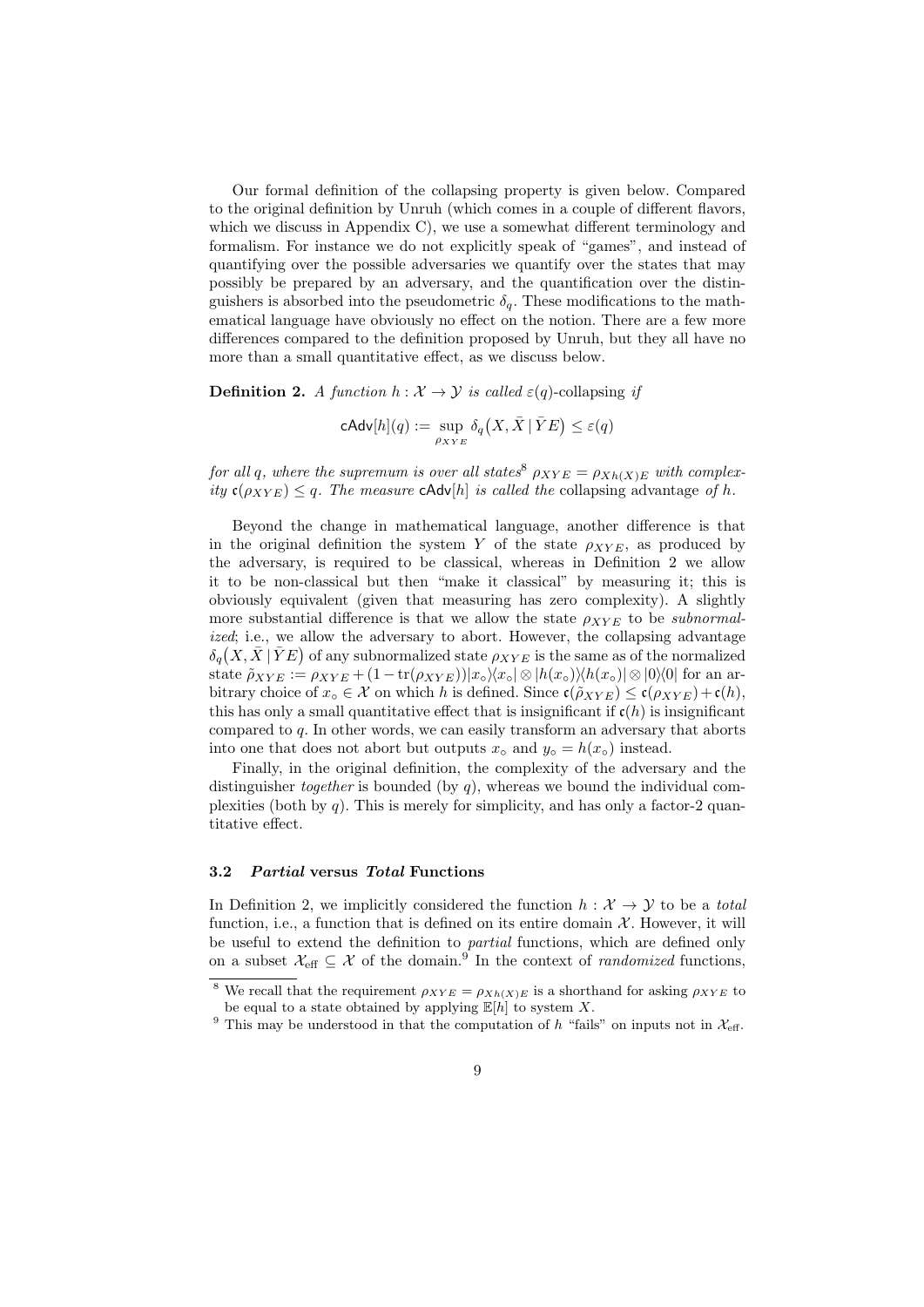as considered here, we allow  $\mathcal{X}_{\text{eff}}$  to depend on the global randomness r; this is what distinguishes such a partial function from a total function with a smaller domain, since the domain  $\mathcal X$  of a function is declared fixed and independent of  $r$ .

Definition 2 applies directly to such partial functions as well, given that the definition of the evaluation map  $\mathbb{E}[h]$  is naturally extended to partial functions h by having the defining operator  $V[h]$  map  $|x\rangle$  to 0 for any  $x \notin \mathcal{X}_{\text{eff}}$ . The effect of this is that the requirement  $\rho_{XYE} = \rho_{Xh(X)E}$  enforces X to contain no inputs from outside of  $\mathcal{X}_{\text{eff}}$ . Hence, considering partial functions in Definition 2 serves as a convenient way to "disallow" certain inputs.

Formally, consider a function  $h : \mathcal{X} \to \mathcal{Y}$  (which may be partial but let us think of it as a total function for now), and let  $\pi : \mathcal{X} \to \{0,1\}$  be a predicate, which will always be understood to be a total function. Then, we define  $h|_{\pi}$  to be the partial function  $h|_{\pi}: \mathcal{X} \to \mathcal{Y}$  that is undefined for  $x \in \mathcal{X}$  with  $\pi(x) = 0$ , and that coincides with h for the remaining  $x \in \mathcal{X}$ . The collapsing advantage of  $h|_{\pi}$  then coincides with the collapsing advantage of h modified in that the quantification over  $\rho_{XYE}$  is restricted to states for which  $\Pr[\pi(\bar{X})=0] = 0$ .

Below, in Lemma 1 and 2, we show how cAdv[h] and cAdv[h]<sub>π</sub>] relate to each other. Lemma 1 follows trivially from the above observation, i.e., that  $\rho_{XYE} =$  $\rho_{Xh|_{\pi}(X)E}$  implies  $\rho_{XYE} = \rho_{Xh(X)E}$ .

**Lemma 1.** If h is  $\varepsilon(q)$ -collapsing then so is  $h|_{\pi}$ , i.e.,  $c$ Adv $[h]_{\pi}$   $\leq$   $c$ Adv $[h]$ .

Applied to h of the form  $h|_{\tau}$ , and noting that  $(h|_{\tau})|_{\pi} = h|_{\pi \wedge \tau}$ , we get the following, which captures that disallowing more inputs can only decrease the collapsing advantage.

**Corollary 1.** For any predicates  $\pi$  and  $\tau$ , it holds that  $\text{cAdv}[h|_{\pi\wedge\tau}] \leq \text{cAdv}[h|_{\tau}].$ In particular, if  $\pi$  implies  $\tau$ , i.e.  $\pi(x)=1 \Rightarrow \tau(x)=1$ , then  $\text{cAdv}[h|_{\pi}] \leq \text{cAdv}[h|_{\tau}]$ .

For the other direction, disallowing some inputs has little effect if those are hard to find. For the formal statement, we need the following definition.

**Definition 3.** A predicate  $\pi$  :  $\mathcal{X} \rightarrow \{0,1\}$  is called  $\beta(q)$ -almost-certain if it holds that  $Pr[\pi(\bar{X})=0] \leq \beta(q)$  for any state  $\rho_X$  with complexity q.

**Lemma 2.** If  $\pi$  is  $\beta(q)$ -almost-certain then

$$
\mathsf{cAdv}[h](q) \leq \mathsf{cAdv}[h|_\pi](q + \mathfrak{c}_\pi) + \sqrt{\beta(q)} \cdot \min\left\{\sqrt{2}, 1 + \sqrt{\beta(q)}\right\}.
$$

*Proof.* Let  $\rho_{XYZ} = \rho_{Xh(X)E}$  be with complexity q. Consider the measurement  $\mathbb{P} = \mathbb{P}_0 + \mathbb{P}_1$  given by  $\mathbb{P}_0 := \mathbb{M} \circ \mathbb{M}[\pi = 0]$  and  $\mathbb{P}_1 := \mathbb{M}[\pi = 1]$ .<sup>10</sup> By triangle inequality and since  $M = \mathbb{P} \circ M$ , we have

$$
\delta_q(X, \bar{X} | \bar{Y}E) \le \delta_q(X, \mathbb{P}(X) | \bar{Y}E) + \delta_q(\mathbb{P}(X), \mathbb{P}(\bar{X}) | \bar{Y}E)
$$
  
\n
$$
\le \delta(X, \mathbb{P}(X) | \bar{Y}E) + \delta_q(X^{\pi=1}, \bar{X}^{\pi=1} | \bar{Y}E) + \delta_q(\bar{X}^{\pi=0}, \bar{X}^{\pi=0} | \bar{Y}E)
$$
  
\n
$$
\le \sqrt{\beta(q)} + \beta(q) + \text{cAdv}[h|_{\pi}](q + \mathfrak{c}_{\pi}),
$$

<sup>&</sup>lt;sup>10</sup> I.e.,  $\mathbb P$  first performs the measurement  $\mathbb M[\pi]$ , and then measures the resulting state in the computation basis if (and only if) the measurement outcome was 0.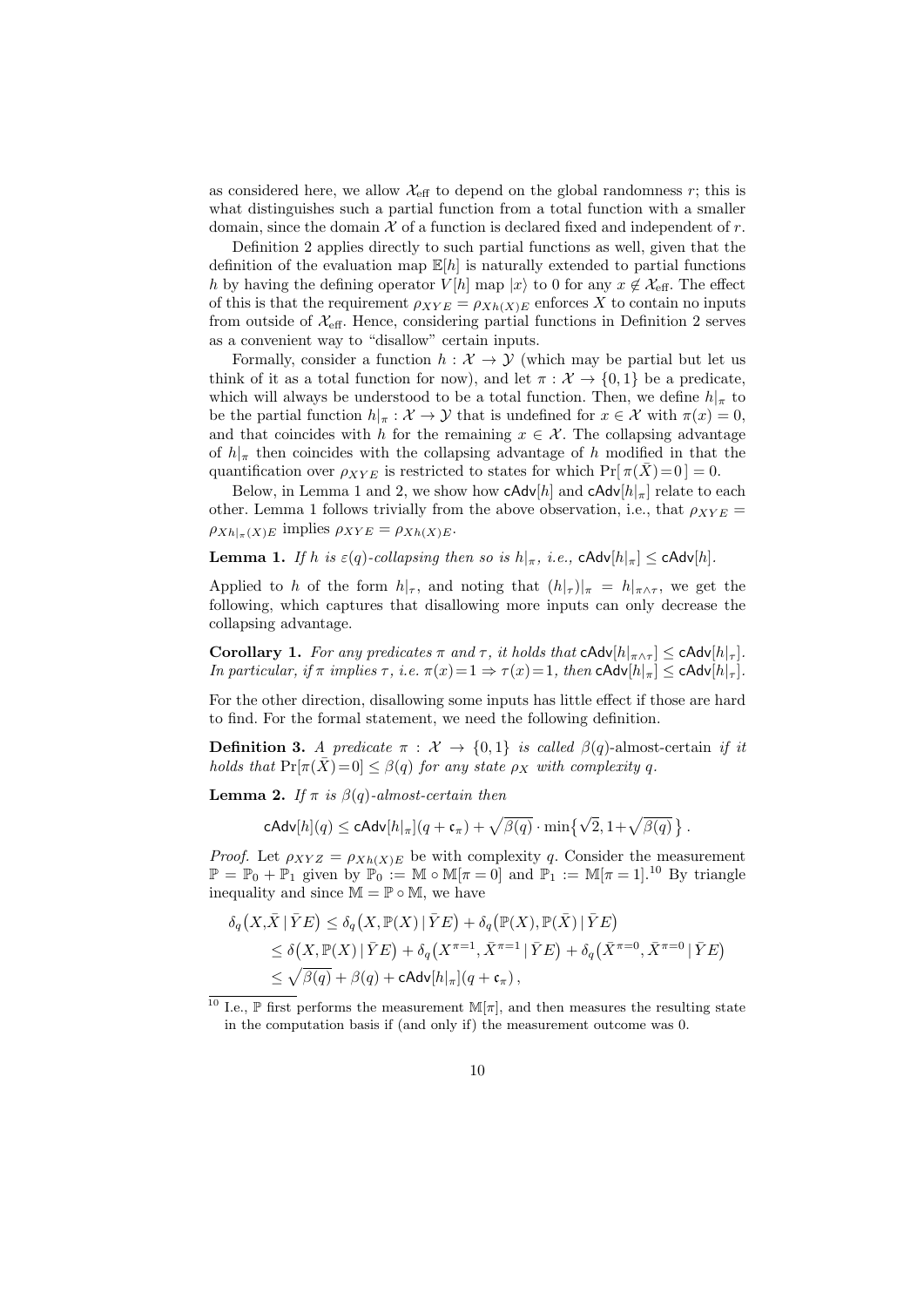where the second inequality is because  $\delta_q \leq \delta$ , and by subadditivity and choice of  $\mathbb{P}$ , and the last inequality is by the "gentle-measurement lemma" (1), plus footnote 5, given that  $Pr[\mathbb{P}(X)=1] = Pr[\pi(\bar{X})=1] \geq tr(\rho_X) - \beta(q)$ , plus the observation that  $\rho_{X^{\pi=1}YE}$  has complexity  $q + \mathfrak{c}_{\pi}$ .

We conclude with the following simple observation, which follows from the fact that under the given assumptions,  $Pr[\tau(\bar{X})=0] \leq Pr[\pi \circ \lambda(\bar{X})=0] \leq \beta(q+\mathfrak{c}(\lambda))$ for any state  $\rho_X$  with complexity q.

**Lemma 3.** Consider predicates  $\pi : \mathcal{X}' \to \{0,1\}$  and  $\tau : \mathcal{X} \to \{0,1\}$  and a total function  $\lambda : \mathcal{X}' \to \mathcal{X}$  such that  $\pi \circ \lambda$  implies  $\tau$ , i.e.,  $\pi(\lambda(x)) = 1 \Rightarrow \tau(x) = 1$ . If π is  $β(q)$ -almost-certain then τ is  $β(q + ε(λ))$ -almost-certain.

#### 3.3 Composability Properties

We show composability of the collapsing property under different means of composing functions. In one or another form, some of these composability properties are also present in previous work (see e.g. Lemma 27 in the full version of [5] for the corresponding claim on nested composition); we cover them here for completeness and since our notion differs in minor ways, but also in order to demonstrate how succinctly these composability properties can be phrased and proven using our formalism.

We take it as understood that for partial functions  $g$  and  $h$ , the considered composition is defined whenever q and  $h$  are both defined on their respective inputs.

**Lemma 4 (Concurrent composition).** For  $g : \mathcal{X} \to \mathcal{Y}$  and  $h : \mathcal{W} \to \mathcal{Z}$ , the concurrent composition  $g||h : \mathcal{X} \times \mathcal{W} \to \mathcal{Y} \times \mathcal{Z}$ ,  $(x, w) \mapsto (g(x), h(w))$  satisfies

$$
\mathsf{cAdv}[g||h] \leq \mathsf{cAdv}[g] + \mathsf{cAdv}[h].
$$

*Proof.* Let  $\rho_{XWYZE} = \rho_{XWq(X)h(W)E}$  be with complexity q. Then, by triangle inequality,

$$
\delta_q(XW, \bar{X}\bar{W}|\bar{Y}\bar{Z}E) \leq \delta_q(XW, X\bar{W}|\bar{Y}\bar{Z}E) + \delta_q(X\bar{W}, \bar{X}\bar{W}|\bar{Y}\bar{Z}E)
$$
  
=  $\delta_q(W, \bar{W}|\bar{Z}X\bar{Y}E) + \delta_q(X, \bar{X}|\bar{Y}\bar{W}\bar{Z}E)$   
 $\leq \text{Adv}[g](q) + \text{cAdv}[h](q).$ 

**Lemma 5 (Nested composition).** For  $g : \mathcal{X} \to \mathcal{Y}$  and  $h : \mathcal{Y} \to \mathcal{Z}$ , the nested (or sequential) composition  $h \circ g : \mathcal{X} \to \mathcal{Z}, x \mapsto h(g(x))$  satisfies

$$
\mathsf{cAdv}[h \circ g](q) \leq \mathsf{cAdv}[g](q + \mathfrak{c}_g) + \mathsf{cAdv}[h](q + \mathfrak{c}_g).
$$

*Proof.* Let  $\rho_{XZE} = \rho_{X(h \circ g)(X)E}$  be with complexity q. Then,  $\rho_{XYZE} = \rho_{Xg(X)ZE}$ has complexity at most  $q + \mathfrak{c}_q$ . Recalling that  $\rho_{XZE}$  is recovered from  $\rho_{XYZE}$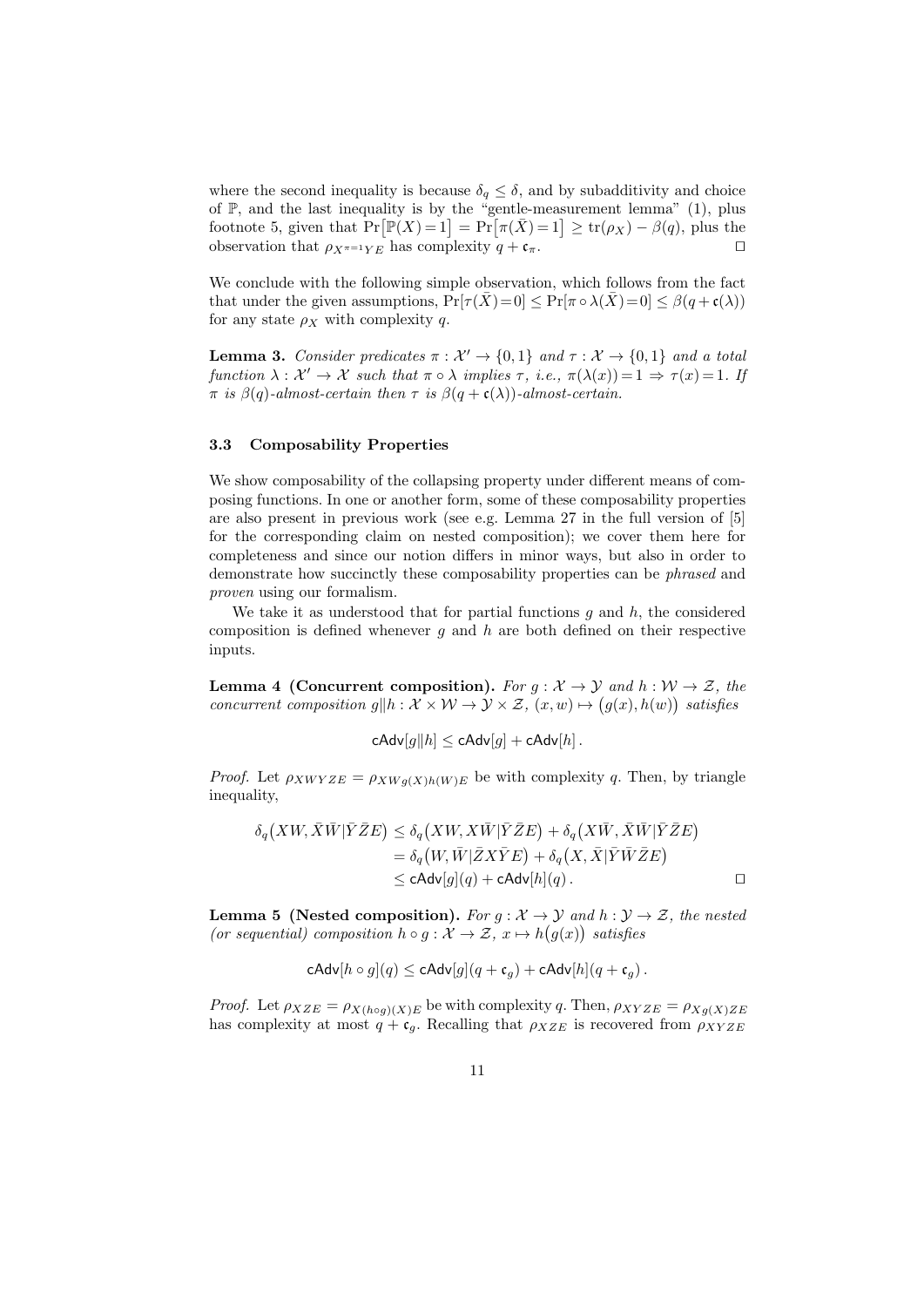by applying  $\mathbb{E}^{inv}[g]_{XY\to X}$ , we get

$$
\delta_q(X, \bar{X}|\bar{Z}E) \leq \delta_{q+\mathfrak{c}_g}(XY, \bar{X}Y|\bar{Z}E) \qquad \qquad \text{(monotonicity)}
$$
\n
$$
\leq \delta_{q+\mathfrak{c}_g}(XY, X\bar{Y}|\bar{Z}E) + \delta_{q+\mathfrak{c}_g}(X\bar{Y}, \bar{X}Y|\bar{Z}E) \quad (\triangle \text{ inequality})
$$
\n
$$
\leq \delta_{q+\mathfrak{c}_g}(Y, \bar{Y}|\bar{Z}XE) + \delta_{q+\mathfrak{c}_g}(X, \bar{X}|\bar{Y}\bar{Z}E) \qquad (\bar{X}Y = \bar{X}\bar{Y} \text{ by (2))}
$$
\n
$$
\leq \text{CAdv}[g](q+\mathfrak{c}_g) + \text{cAdv}[h](q+\mathfrak{c}_g).
$$

**Lemma 6.** For  $g : \mathcal{X} \to \mathcal{Y}$  and  $h : \mathcal{W} \times \mathcal{X} \to \mathcal{Z}$ , where the latter function is such that  $h(\cdot, x)$  is injective for any  $x \in \mathcal{X}$ , the composition  $f: \mathcal{W} \times \mathcal{X} \to \mathcal{Y} \times \mathcal{Z}$ ,  $(w, x) \mapsto (g(x), h(w, x))$  satisfies

$$
\mathsf{cAdv}[f] \leq \mathsf{cAdv}[g].
$$

We emphasize that the statement includes the special case where  $\mathcal W$  is empty, i.e.,  $h : \mathcal{X} \to \mathcal{Z}$ , in which case the the injectivity requirement becomes void, so that in particular the following holds.

Corollary 2 (Parallel composition). For  $g : \mathcal{X} \to \mathcal{Y}$  and  $h : \mathcal{X} \to \mathcal{Z}$ , the parallel composition  $(g,h): \mathcal{X} \to \mathcal{Y} \times \mathcal{Z}, x \mapsto (g(x),h(x))$  satisfies

$$
\mathsf{cAdv}[(g,h)] \le \min\{\mathsf{cAdv}[g], \mathsf{cAdv}[h]\}.
$$

Proof (of Lemma 6). Let  $\rho_{WXYZE} = \rho_{WXg(X)h(W,X)E}$  be with complexity q. Then, using that  $\overline{W}\overline{X}\overline{Z} = W\overline{X}\overline{Z}$ , which holds by (2) because w is a function of x and  $z = h(w, x)$ ,

$$
\delta_q(WX, \bar{W}\bar{X}|\bar{Y}\bar{Z}E) = \delta_q(X, \bar{X}|\bar{Y}\bar{Z}WE) \leq \mathsf{cAdv}[g](q).
$$

**Lemma 7 (Disjoint union).** For  $g : \mathcal{X} \to \mathcal{Y}$  and  $h : \mathcal{W} \to \mathcal{Z}$  with disjoint domains and images, the disjoint union  $g \sqcup h : \mathcal{X} \cup \mathcal{W} \rightarrow \mathcal{Y} \cup \mathcal{Z}$ , which maps  $x \in \mathcal{X}$  to  $g(x)$  and  $w \in \mathcal{W}$  to  $h(w)$ , satisfies

$$
\mathsf{cAdv}[g \sqcup h] \leq \mathsf{cAdv}[g] + \mathsf{cAdv}[h].
$$

*Proof.* Let  $\rho_{UVE} = \rho_{U(g \cup h)(U)E}$ , and consider the "distinguishing function"  $dis: \mathcal{X} \cup \mathcal{W} \rightarrow \{0,1\}$  that maps  $x \in \mathcal{X}$  to 1 and  $w \in \mathcal{W}$  to 0. By our convention on function domains being recognizable, dis has zero complexity. Furthermore,  $\rho_{U^{dis}VE} = \rho_{\mathbb{M}[dis](U)VE}$  is of the form

$$
\rho_{U^{dis}VE} = \rho_{U^{dis=0}VE} + \rho_{U^{dis=1}VE} = \rho_{Xg(X)E} + \rho_{Wh(W)E}
$$

and, by the disjointness of the images,  $\rho_{U\bar{V}E} = \rho_{U^{dis}\bar{V}E}$ , and so it follows from subadditivity that

$$
\delta_q\big(U,\bar{U}|\bar{V}E\big)=\delta_q\big(U^{dis},\bar{U}^{dis}|\bar{V}E\big)\leq \delta_q\big(X,\bar{X}|\bar{Y}E\big)+\delta_q\big(W,\bar{W}|\bar{Z}E\big)
$$

which is bounded by  $c\text{Adv}[g] + c\text{Adv}[h]$ .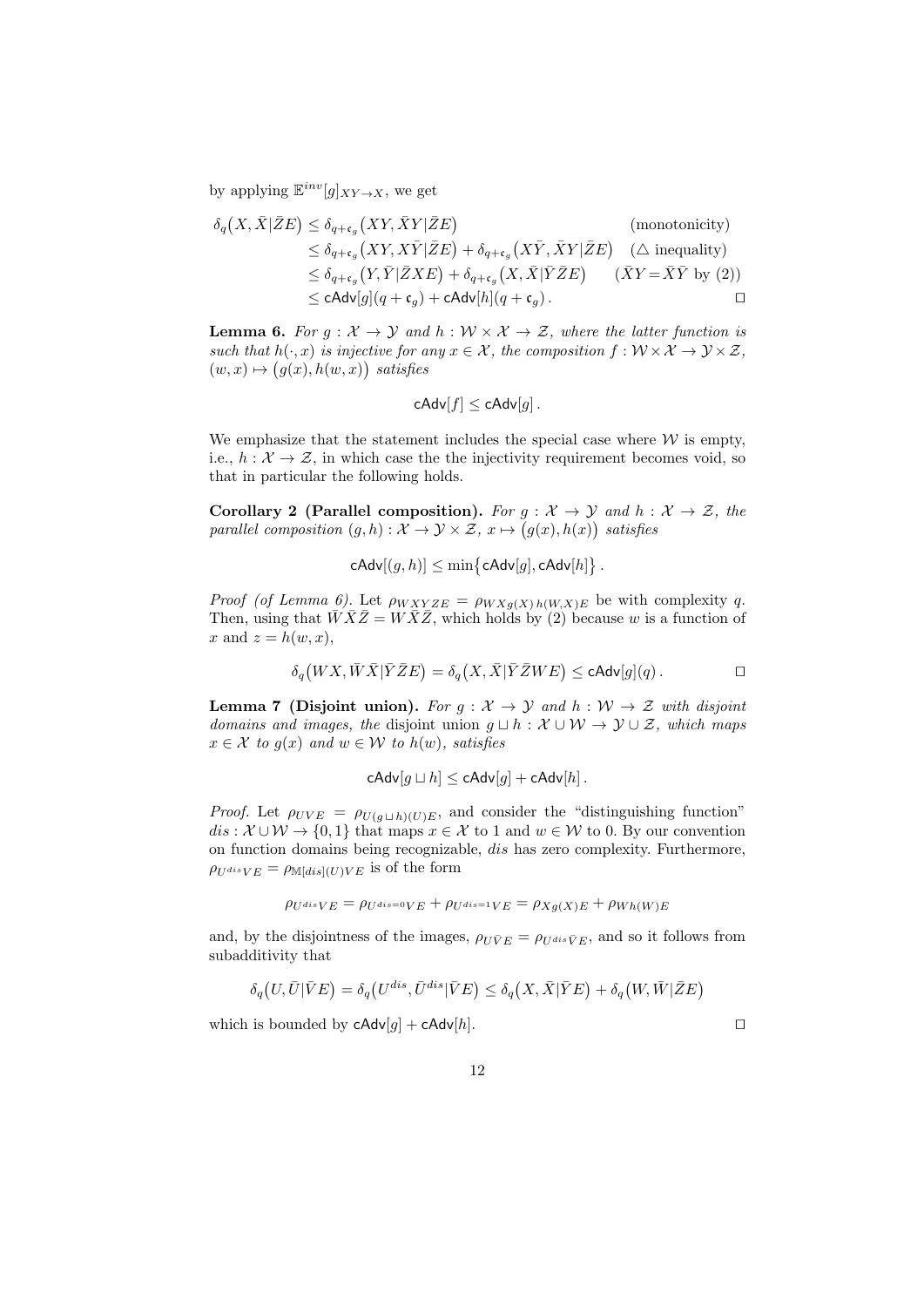### 4 Application I: Merkle-Damgård and HAIFA

We demonstrate the usefulness of our framework. Here, we do so by (re)proving the collapsing property Merkle-Damgård, and by showing that the proof trivially translates to the HAIFA variation [3]. In the subsequent section we analyze the Sponge construction [1]. Our proofs argue entirely by means of decomposing the iteration function under consideration into a few composition operations.

Here and in the remainder, for  $b \in \{0, 1, \perp\}$  and positive integer  $i \in \mathbb{N}$ , we write  $b^i \in \{0, 1, \perp\}^i$  for the *i*-fold concatenation  $(b, \ldots, b)$  of *b* with itself.

### 4.1 The Construction

Let  $f: \{0,1\}^c \times \{0,1\}^r \rightarrow \{0,1\}^c$  be a (total) function, which will act as the round function in the Merkle-Damgård construction. For any positive integer  $i$ , we consider the function  $IH_i: (\{0,1\}^r)^i \rightarrow \{0,1\}^c$  given recursively by

$$
IH_i(x_1, \ldots, x_i) := f\big(H_{i-1}(x_1, \ldots, x_{i-1}), x_i\big) \tag{3}
$$

with  $IH_0() := iv$ , some fixed string in  $\{0,1\}^c$  called the *initialization vector*. The Merkle-Damgård hash function is then formally given by<sup>11</sup>

 $MD: (\{0,1\}^r)^* \rightarrow \{0,1\}^c, (x_1,\ldots,x_i) \mapsto IH_i(x_1,\ldots,x_i).$ 

For technical reasons, we extend the domain of  $I\!H_i$  above to

$$
\mathcal{X}_i := \{(x_1, \ldots, x_i) \in (\{\bot\} \cup \{0, 1\}^r)^i \mid x_j = \bot \Rightarrow x_1 = \cdots = x_j = \bot\}
$$

by setting  $IH_i(\perp,\ldots,\perp) := i\nu$  and keeping the recursive definition (3) for  $x_i \neq \perp$ . We can now apply  $I H_L$  to messages of size  $i < L$  blocks by pre-padding it with  $\perp$ 's:  $IH_i(x_1,...,x_i) = IH_{i+1}(\perp, x_1,...,x_i) = \cdots = IH_L(\perp,...,\perp, x_1,...,x_i),$ and thus the restriction of MD to messages of block size  $0 \leq i \leq L$  can be expressed as  $MD^{\leq L}(x_1,\ldots,x_i) = I H_L(\perp,\ldots,\perp,x_1,\ldots,x_i).$ 

#### 4.2 The Analysis

Using our framework, we will now prove the following security statement for Merkle-Damgård. The assumption on  $c(f)$  is simply for normalization, and for f to be  $\beta$ -iv-preimage-resistant means, by definition, that the predicate  $1_{f(y)\neq iv}$ , which is 1 if y satisfies  $f(y) \neq iv$  and 0 otherwise, is  $\beta$ -almost-certain.

**Theorem 1.** If f has complexity  $c(f) = 1$ , is  $\varepsilon$ -collapsing and  $\beta$ -iv-preimageresistant, then, for any integer  $L \geq 0$ , the function  $MD^{\leq L}$  is  $\gamma$ -collapsing with

$$
\gamma(q) = L \cdot \varepsilon \left( q + \frac{1}{2} L(L+1) \right) + \sqrt{2\beta(q+L)}.
$$

<sup>&</sup>lt;sup>11</sup> Since the bit size of the input to  $MD$  must be an integer multiple of r, the Merkle-Damgård construction usually comes with a *padding* that maps a string of arbitrary size into a sequence of blocks of bit size  $r$ . We can safely ignore this since any injective padding preserves the collapsing property by Lemma 5.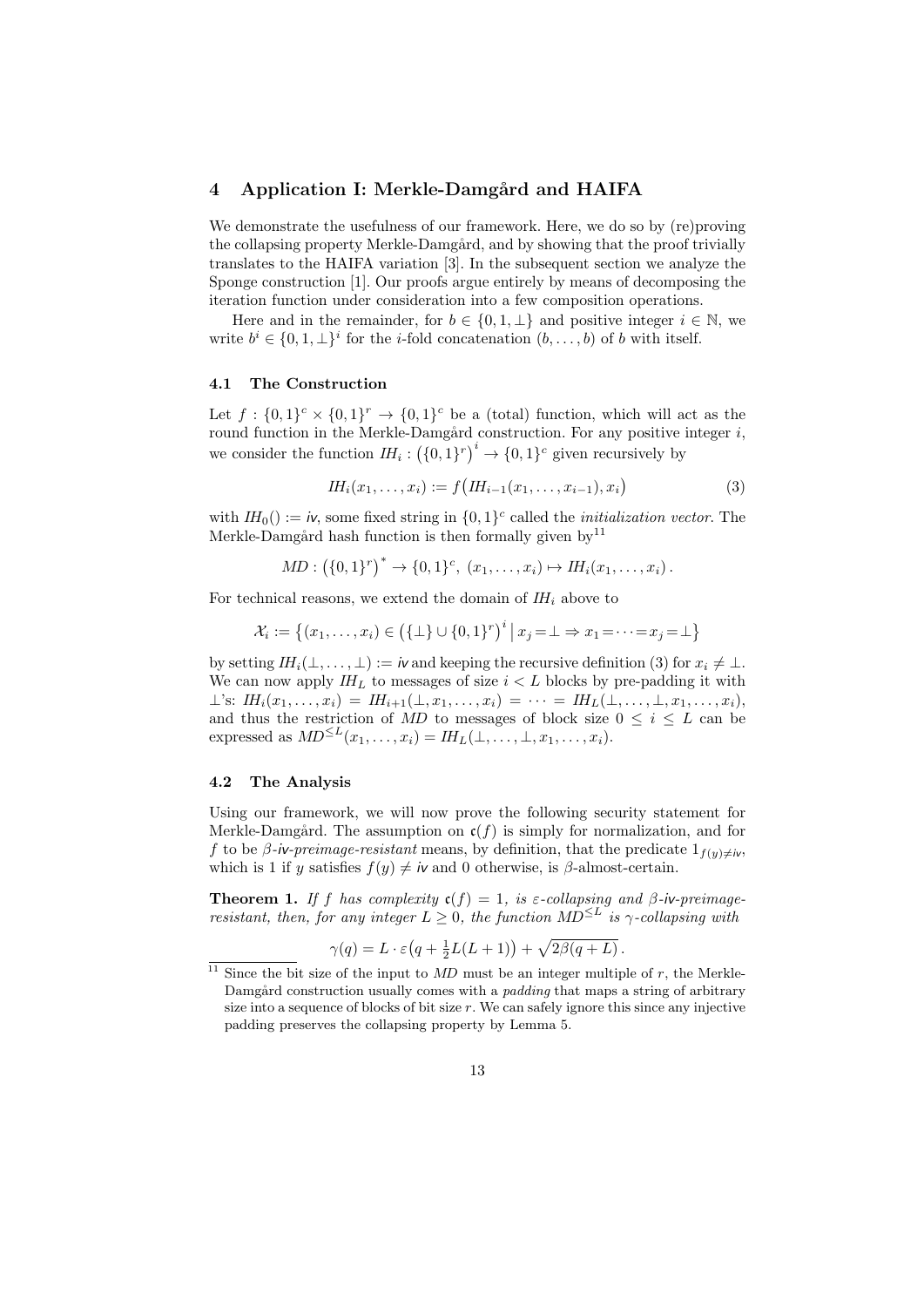For the purpose of the proof, we define for any i the predicate  $\pi_i : \mathcal{X}_i \to \{0,1\}$  as

$$
\pi_i(x_1,\ldots,x_i)=1 \iff \forall j\in\{1,\ldots,i\}: x_j=\bot \lor \mathit{IH}_j(x_1,\ldots,x_j)\neq i\lor,
$$

i.e., the bit is set unless the input is a non-trivial *iv*-preimage of some  $IH_i$ . In particular, if  $\pi_i(x_1, \ldots, x_i) = 0$  then it must be that  $IH_i(x_1, \ldots, x_i) = i\mathbf{v}$  for some j with  $x_j \neq \bot$ , and thus  $y := (H_{j-1}(x_1, \ldots, x_{j-1}), x_j)$  satisfies  $f(y) =$  $IH_i(x_1, \ldots, x_j) = i\nu$  by (3). So, by Lemma 3, the following holds.

**Lemma 8.** If f is  $\beta$ -iv-preimage-resistant then  $\pi_i$  is  $\beta(q+\mathfrak{c}_{H_{i-1}})$ -almost-certain.

Recall that  $H_i|_{\pi_i}$  is the partial function that is defined only for the inputs which satisfy  $\pi_i$ . The heart of the proof of Theorem 2 is the following recursive statement, which ensures that if  $H_{i-1}|_{\pi_{i-1}}$  is collapsing then so is  $H_{i}|_{\pi_{i}}$ . By repeated application, we then get that  $H_L|_{\pi_L}$  is collapsing, and since  $\pi_L$  is almost-certain,  $I H_L$  is collapsing as well (by Lemma 2).

Proposition 1. For any positive integer i:

$$
\mathsf{cAdv}\big[IH_i\big|_{\pi_i}\big](q) \leq \mathsf{cAdv}\big[IH_{i-1}\big|_{\pi_{i-1}}\big](q + \mathfrak{c}_{IH_{i-1}}) + \varepsilon\big(q + \mathfrak{c}_{IH_{i-1}}\big)\,.
$$

*Proof.* We let  $IH_i$  and  $\dot{\pi}_i$  be the respective restrictions of  $IH_i$  and  $\pi_i$  to the domain  $\dot{\mathcal{X}}_i := \mathcal{X}_i \setminus \{\perp^i\}$ . Then, we see that  $I H_i|_{\pi_i}$  is the disjoint union of the trivial function  $\{\perp^{i}\}\rightarrow\{iv\}$  and  $\dot{H}_{i}|_{\pi_{i}}$ ; the crucial observation here is that the image of  $\dot{H}_i|_{\dot{\pi}_i}$  is disjoint with  $\{\dot{W}\}\$ . Therefore, by Lemma 7,

$$
\mathsf{cAdv}\big[IH_i|_{\pi_i}\big](q) \leq \mathsf{cAdv}\big[IH_i|_{\pi_i}\big](q) \leq \mathsf{cAdv}\big[IH_i|_{\pi_{i-1}}\big](q)\,,
$$

where the latter inequality is by Lemma 1, given that  $\dot{\pi}_i$  implies  $\pi_{i-1}$ <sup>12</sup> Furthermore, since

$$
\dot{I}H_i(x_1,\ldots,x_i) = f\bigl( I H_{i-1}(x_1,\ldots,x_{i-1}),x_i \bigr)
$$

on its domain  $\dot{\mathcal{X}}_i$ , i.e., it is the nested composition of f with the concurrent composition of  $IH_{i-1}$  and the identity function  $x_i \mapsto x_i$ , Lemma 4 and 5 imply

$$
\mathsf{cAdv}\big[\dot{I}\dot{H}_i|_{\pi_{i-1}}\big](q) \, \leq \, \mathsf{cAdv}\big[\mathit{IH}_{i-1}|_{\pi_{i-1}}\big]\big(q+\mathfrak{c}_{\mathit{IH}_{i-1}}\big) + \mathsf{cAdv}\big[f\big]\big(q+\mathfrak{c}_{\mathit{IH}_{i-1}}\big)\,,
$$

which completes the proof.  $\Box$ 

*Proof (of Theorem 1).*  $IH_0|_{\pi_0} = IH_0$  is trivially 0-collapsing. For convenience, we let  $n_i$  be the sum of integers  $n_i := 1 + 2 + \cdots i = \frac{1}{2}i(i + 1)$ . Assuming by induction that  $\text{cAdv}[H_i|_{\pi_i}](q) \leq i \cdot \varepsilon(q + n_{i-1}),$  we get from Proposition 1 that

$$
\mathsf{cAdv}\big[IH_{i+1}^1|_{\pi_{i+1}}\big](q)\le\varepsilon(q+i)+i\cdot\varepsilon(q+n_{i-1}+i)\le (i+1)\cdot\varepsilon(q+n_i)\,,
$$

using that  $\mathfrak{c}_{IH_i} = i \cdot \mathfrak{c}_f = i$  and  $n_{i-1} + i = n_i$ . Hence, the induction assumption holds for all  $i$ , and

$$
\mathsf{cAdv}\big[IH_L\big](q) \leq \mathsf{cAdv}\big[IH_L\big|_{\pi_L}\big](q+L) + \sqrt{2\beta(q+L)} \qquad \text{(Lemma 2 \& 8)}
$$
\n
$$
\leq L \cdot \varepsilon\big(q+L+n_{L-1}\big) + \sqrt{2\beta(q+L)}.
$$

<sup>12</sup> Here, we understand  $\pi_{i-1}$  as  $\pi_{i-1} : \dot{\mathcal{X}}_i \to \{0,1\}, (x_1,\ldots,x_i) \mapsto \pi_{i-1}(x_1,\ldots,x_{i-1}).$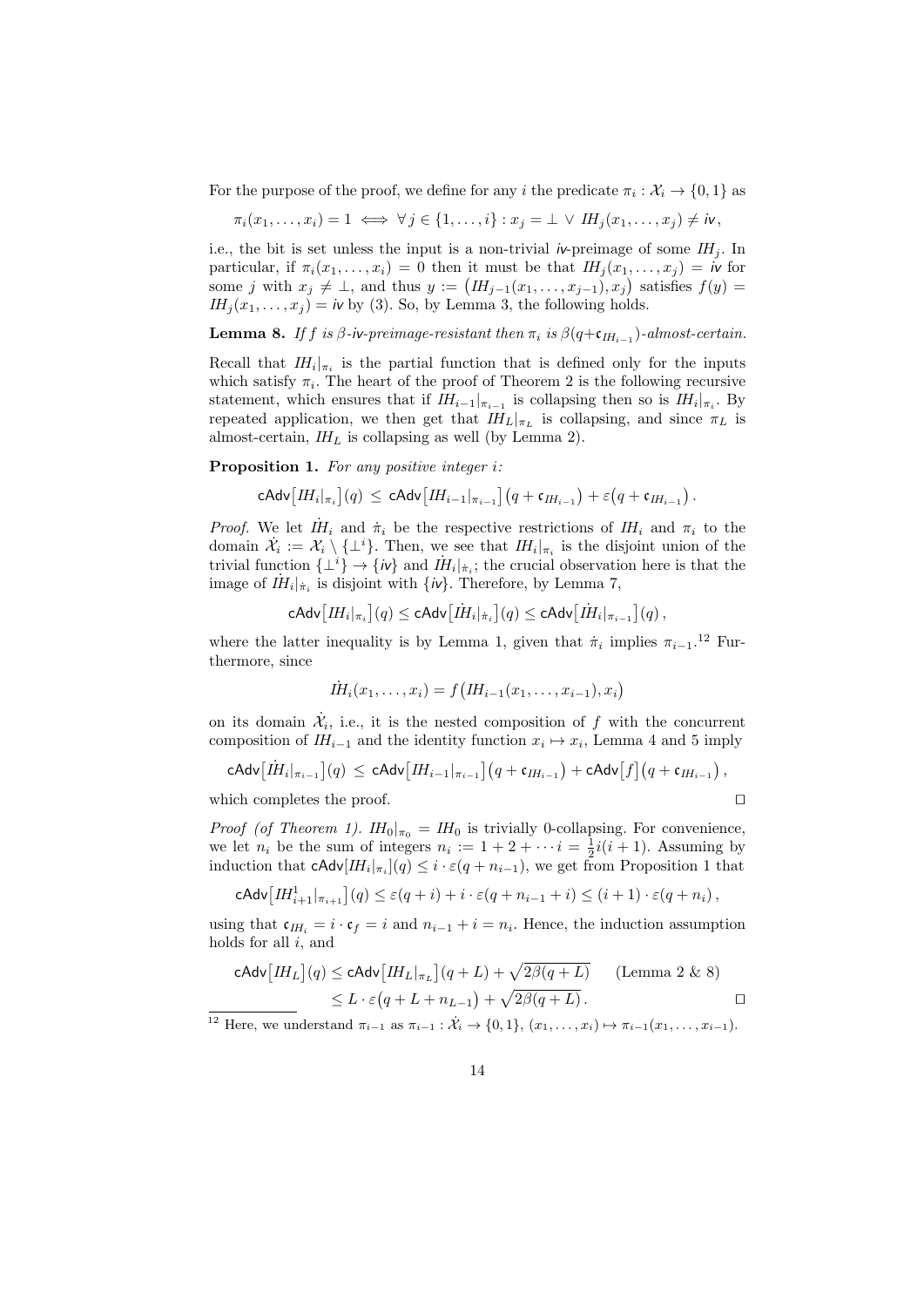#### 4.3 Instantiation with a Random Oracle

If f is a random oracle, which formally means that we consider the oracle  $\mathcal O$ that is a uniformly random function  $\{0,1\}^c \times \{0,1\}^r \rightarrow \{0,1\}^c$  and f is the trivial oracle function that outputs whatever O outputs on the given input, then, as shown by Unruh in [5], f is  $O(\sqrt{q^3/2^c})$ -collapsing.<sup>13</sup> Furthermore, by the results on the hardness of quantum search from [4, Thm. 1], applied to the oracle function  $F: \{0,1\}^c \times \{0,1\}^r \rightarrow \{0,1\}$  given by  $F(y) = 1$  if and only if  $f(y) = i\mathbf{v}$ , we immediately get that f is  $8(q+1)^2/2^c - i\mathbf{v}$ -preimage-resistant. As such, we obtain that for messages of block-size at most  $L$ , the Merkle-Damgård hash function  $MD^{\leq L}$  is  $\varepsilon$ -collapsing with

$$
\varepsilon(q) = O\Big(L\sqrt{(q+L^2)^3/2^c}\Big).
$$

As far as we understand, the results of [6] imply a collapsing advantage of  $O(L\sqrt{(q+L)^3/2^c})$ , which is slightly better because of the  $L^2$  that we have in our bound, but this is insignificant in typical settings where  $q \gg L$ .

### 4.4 HAIFA

Along the very same lines as for the original Merkle-Damgård construction, we can easily show that also HAIFA, a variant proposed by Biham and Dunkelmann [3], is collapsing, under the same assumptions. HAIFA works similarly to Merkle-Damgård except that

$$
IH_i(salt, x_1, \ldots, x_i) := f(salt, IH_{i-1}(salt, x_1, \ldots, x_{i-1}), x_i, i)
$$

i.e., the round function takes as additional inputs the round number  $i$  and some salt (that is the same for every round).<sup>14</sup> Proposition 1 immediately extends to HAIFA; the only thing that changes in the proof is that f becomes  $f_i = f(\cdot, \cdot, \cdot, i)$ , which is collapsing if  $f$  is, and we also have to use Corollary 2 to argue that the parallel composition of  $(salt, x_1, \ldots, x_i) \mapsto salt$  with the concurrent composition of  $I H_{i-1}$  and  $x_i \mapsto x_i$  stays collapsing. The collapsing property of HAIFA then follows easily by inductively applying this variation of Proposition 1 as in the proof of Theorem 1.

#### 4.5 Merkle-Damgård Without iv-Preimage-Resistance

We can also recover Unruh's original result on  $MD$ , which does not require f to be iv-preimage-resistant but instead restricts the set of inputs to be suffix-free.

<sup>&</sup>lt;sup>13</sup> Even though our definition of the collapsing property differs slightly from the definition in [5], these differences disappear in such asymptotic statements, as discussed in Section 3. See also Appendix C.

<sup>&</sup>lt;sup>14</sup> For the purpose of collisions and the collapsing property, we can think of the salt simply as part of the input: we do not want collisions even for different choices of the salt.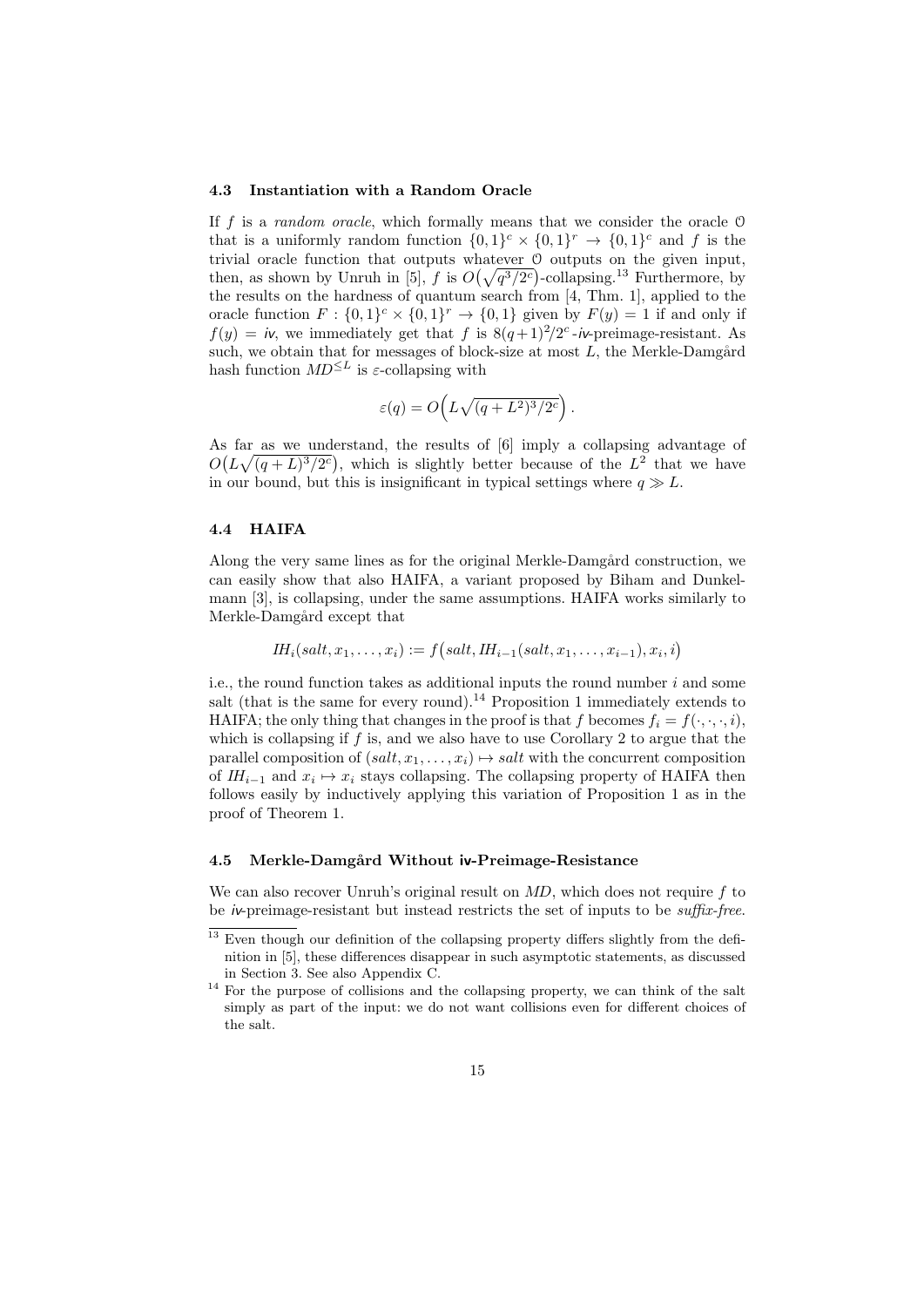For that, given a fixed integer  $L > 0$  and arbitrary  $0 \leq i \leq L$ , consider the map  $I H_i^*$  given by

$$
I\!H_i^*: (x_1,\ldots,x_L) \mapsto (I\!H_i(x_1,\ldots,x_i),x_{i+1},\ldots,x_L),
$$

defined on the considered suffix-free inputs of size at most L blocks, left-padded with  $\perp$ 's, and we argue the following variant of Proposition 1: if  $IH_i^*|_{x_i\neq\perp}$  is collapsing then  $IH_{i+1}^*|_{x_{i+1}\neq\perp}$  is collapsing too (for  $i < L$ ). This variant of Proposition 1 follows from the observation that the latter is obtained as the nested composition  $IH_{i+1}^*|_{x_{i+1}\neq\perp} = (f||id) \circ IH_i^*|_{x_{i+1}\neq\perp}$  of  $IH_i^*|_{x_{i+1}\neq\perp}$  with the concurrent composition of f and the identity id acting on  $x_{i+2}, \ldots, x_L$ . Furthermore,

$$
IH_{i}^{*}|_{x_{i+1}\neq\perp}(x_{1},...,x_{L}) = \begin{cases} IH_{i}^{*}|_{x_{i}\neq\perp}(x_{1},...,x_{L}) = (IH_{i}(x_{1},...,x_{i}),x_{i+1},...,x_{L}) & \text{if } x_{i} \neq \perp \\ (iv, x_{i+1}, x_{i+2},...,x_{L}) & \text{if } x_{i} = \perp \end{cases}
$$

and therefore  $I H_i^*|_{x_{i+1}\neq\perp}$  is the disjoint union of  $I H_i^*|_{x_i\neq\perp}$  and the function  $(\perp^i, x_{i+1}, \ldots, x_L) \mapsto (i\mathbf{v}, x_{i+1}, x_{i+2}, \ldots, x_L)$ . Here, we are using the suffix-freeness of the considered inputs  $x_1, \ldots, x_L$ ; this ensures that not only the domains but also the images of the two functions are disjoint: if  $(\perp^i, x_{i+1}, \ldots, x_L)$  is "allowed" then  $(x_1, \ldots, x_L)$  is not unless  $x_1$  up to  $x_i$  are all  $\perp$ . The above variant of Proposition 1 then follows from the preservation of the collapsing property under the different compositions, and then, by inductively applying this variant of Proposition 1, we obtain that  $I\!H_L^*|_{x_L\neq\perp}$  is collapsing, and thus  $MD^{\leq L}$  is, given that the input is from a suffix-free set.

# 5 Application II: The Sponge

Here, we apply our framework to the Sponge construction [1]. As one can see, we follow the exact same blueprint as in Section 4.

#### 5.1 The Construction

Let  $f = (f^0, f^1) : \{0, 1\}^r \times \{0, 1\}^c \to \{0, 1\}^r \times \{0, 1\}^c$  be a (total) function, which will act as the round function in the Sponge construction. For any positive integer i, consider the function

$$
S_i = (S_i^0, S_i^1) : (\{0, 1\}^r)^i \to \{0, 1\}^r \times \{0, 1\}^c
$$

given recursively by

$$
S_i(x_1,\ldots,x_i) := f(S_{i-1}^0(x_1,\ldots,x_{i-1}) \oplus x_i, S_{i-1}^1(x_1,\ldots,x_{i-1})) \tag{4}
$$

with  $S_0() := 0$ . The sponge function (with s rounds of "squeezing") is then formally given by  $15$ 

$$
Sponge[s] : (\{0,1\}^r)^* \to (\{0,1\}^r)^s
$$
  

$$
(x_1,...,x_i) \mapsto (S_i^0(x_1,...,x_i), S_{i+1}^0(x_1,...,x_i,0^r),..., S_{i+s-1}^0(x_1,...,x_i,0^r,...,0^r)).
$$

 $15$  Like for Merkle-Damgård, we can safely ignore the padding here.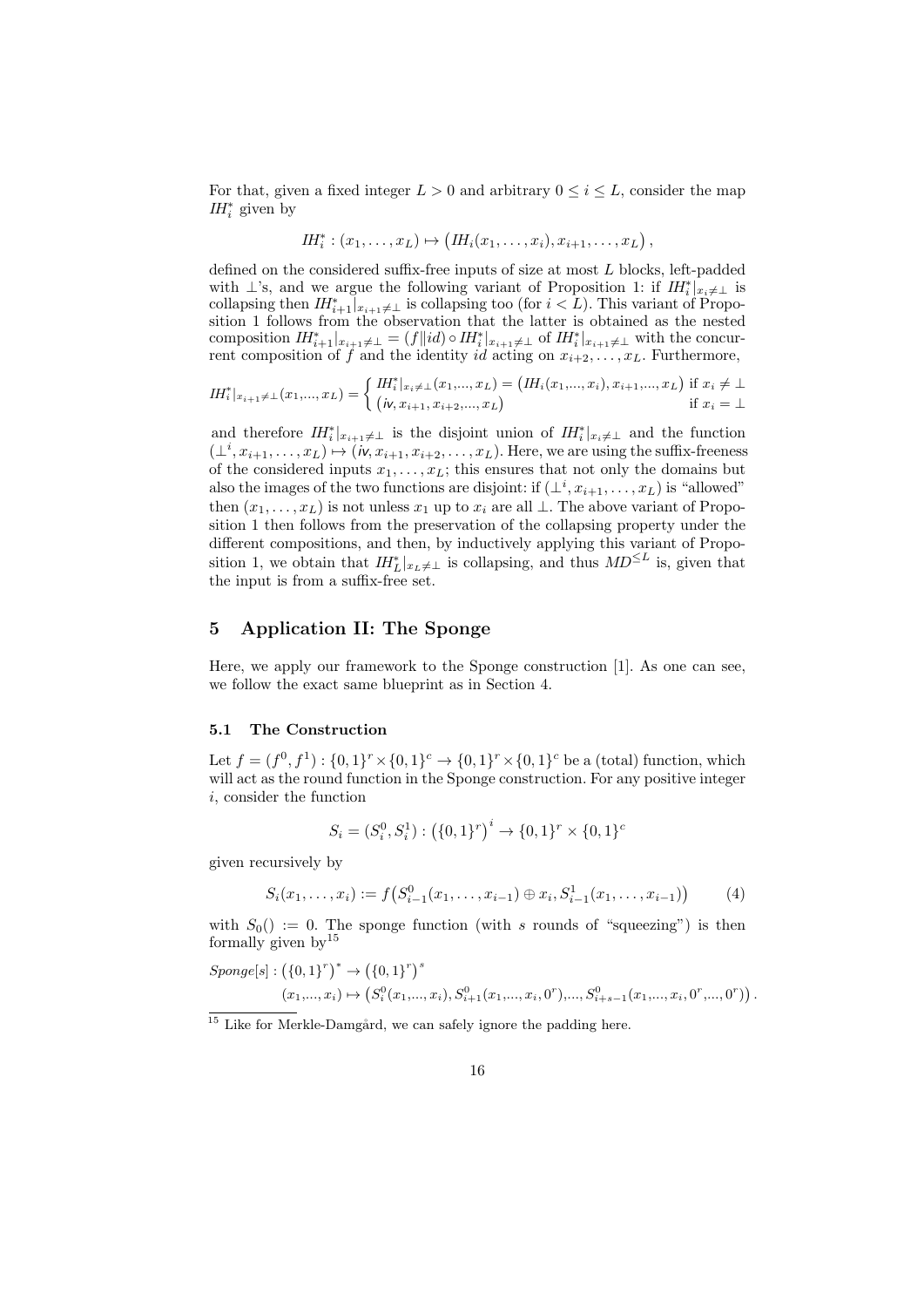For technical reasons, we extend the domain of  $S_i$  above to

$$
\mathcal{X}_i := \{(x_1, \dots, x_i) \in (\{\bot\} \cup \{0, 1\}^r)^i \mid x_j = \bot \Rightarrow x_1 = \dots = x_j = \bot\}
$$

i.e., to strings that may have ⊥-prefixes. We do so by setting

$$
S_i(\bot,\ldots,\bot):=0^{r+c}
$$

and keeping the recursive definition (4) for  $x_i \neq \bot$ . This extension allows us to apply  $S_L$  to messages  $(x_1, \ldots, x_i) \in (\{0,1\}^r)^i$  of size  $i < L$  blocks by pre-padding it with  $\perp$ 's:  $S_i(x_1,...,x_i) = S_{i+1}(\perp, x_1,...,x_i) = \cdots = S_L(\perp,...,\perp, x_1,...,x_i)$ , and thus the restriction of  $Sponge[s]$  to messages of block size  $1 \leq i \leq L$  can be expressed as:

$$
Sponge[s]^{\leq L}(x_1,...,x_i) = (S_L^0(\perp^{L-i}, x_1,...,x_i), S_{L+1}^0(\perp^{L-i}, x_1,...,x_i,0^r),...)
$$
 (5)

where we note that we insist here on  $i \geq 1$ , i.e., the message is non-empty.

### 5.2 The Analysis

Here, we prove the following. Also here, the assumption on  $c(f)$  is simply for normalization, and for  $f^1$  to be  $\beta$ -zero-preimage-resistant means, by definition, that the predicate  $1_{f^1(y)\neq 0^c}$  is  $\beta$ -almost-certain.

**Theorem 2.** If f has complexity 1, and  $f^0$  and  $f^1$  are  $\varepsilon^0$ - and  $\varepsilon^1$ -collapsing, and  $f^1$  is  $\beta$ -zero-preimage-resistant, then, for any integer  $L \geq 0$ , the Sponge  $\text{function } \text{Sponge}[s]^{\leq L} \text{ is } \gamma\text{-collapsing with}$ 

$$
\gamma(q) \leq \varepsilon^0(q+2L-1) + (L-1) \cdot \varepsilon^1\big(q + \frac{1}{2}L(L+1)\big) + \sqrt{2\beta(q+L)}\,.
$$

For the purpose of the proof, we define for any i the predicate  $\pi_i : \mathcal{X}_i \to \{0,1\}$  as

$$
\pi_i(x_1,\ldots,x_i)=1 \iff \forall j\in\{1,\ldots,i\}: x_j=\perp \vee S_j^1(x_1,\ldots,x_j)\neq 0^c,
$$

i.e., the bit is set unless the input is a non-trivial zero-preimage of some  $S_j^1$ . In particular, if  $\pi_i(x_1,\ldots,x_i) = 0$  then  $S_j^1(x_1,\ldots,x_j) = 0^c$  for some j with  $x_j \neq \bot$ , and thus  $y := (S_{j-1}^0(x_1, \ldots, x_{j-1}) \oplus x_j, S_{j-1}^1(x_1, \ldots, x_{j-1}))$  satisfies  $f^1(y) = S_j^1(x_1, \ldots, x_j) = 0^c$  by (4). Thus, by Lemma 3, the following holds.

**Lemma 9.** If  $f^1$  is  $\beta$ -zero-preimage-resistant then  $\pi_i$  is  $\beta(q + \mathfrak{c}_{S_{i-1}})$ -almostcertain, and the same holds for  $\dot{\pi}_i$ , defined as below.

For any *i*, let  $S_i^b$  and  $\pi_i$  be the respective restrictions of  $S_i^b$  and  $\pi_i$  to the domain  $\mathcal{X}_i := \mathcal{X}_i \setminus \{\perp^i\}.$  The heart of the proof of Theorem 2 is the following recursive statement, which ensures that if  $S_{i-1}^1|_{\pi_{i-1}}$  is collapsing then so are  $S_i^0|_{\pi_i}$  and  $S_i^1|_{\pi_i}$ . By repeated application, we then get that  $\dot{S}_L^0|_{\pi_L}$  is collapsing, and since  $\pi_L$  is almost-certain,  $\dot{S}_L^0$  is collapsing as well (by Lemma 2).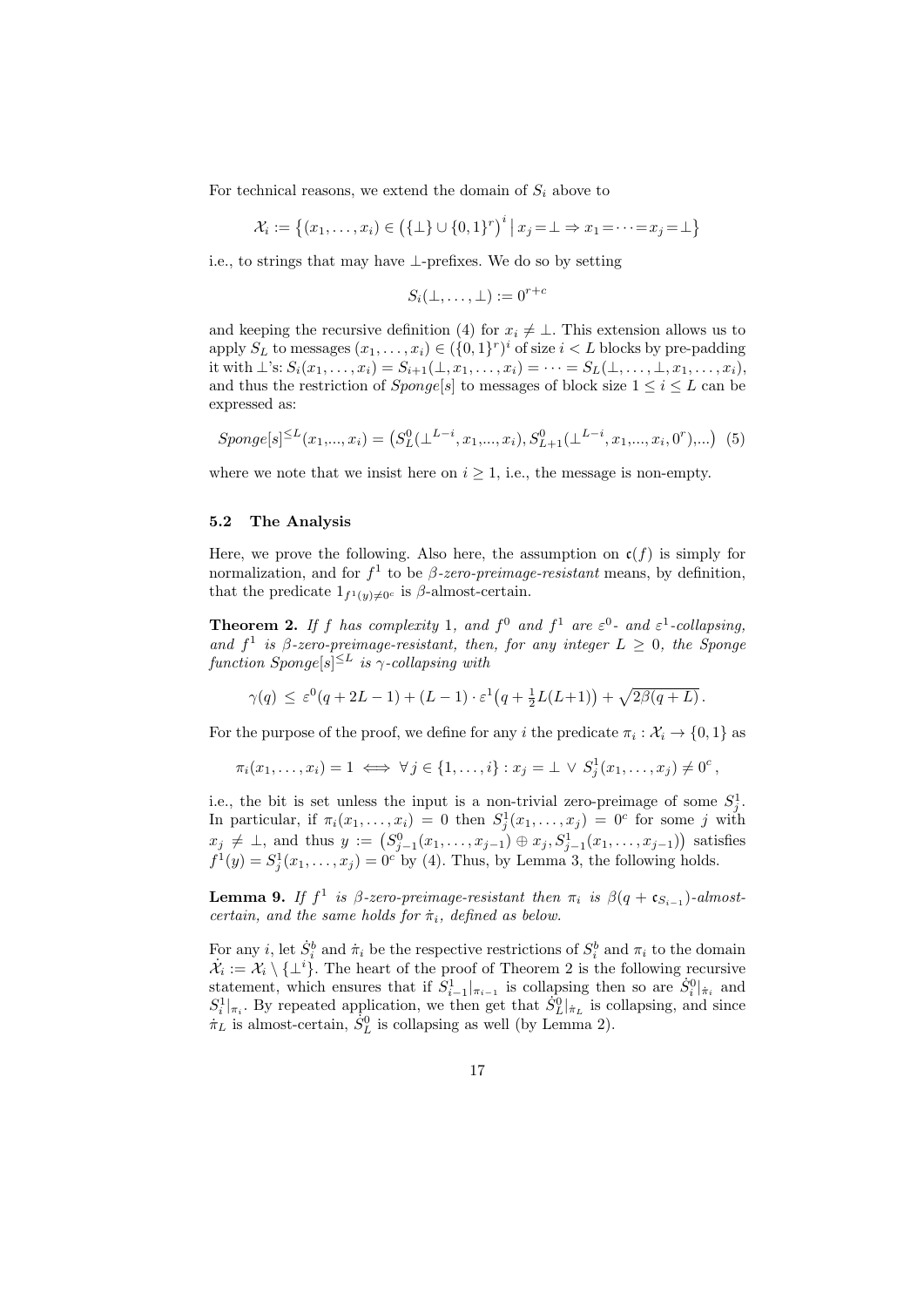Proposition 2. For any positive integer i:

$$
\mathsf{cAdv}\big[\dot{S}_i^0|_{\dot{\pi}_i}\big](q),\mathsf{cAdv}\big[S_i^1|_{\pi_i}\big](q) \leq \mathsf{cAdv}\big[S_{i-1}^1|_{\pi_{i-1}}\big](q+\mathfrak{c}_{S_{i-1}})+\varepsilon^b\big(q+\mathfrak{c}_{S_{i-1}}\big)\,.
$$

*Proof.* We note that  $S_i^1|_{\pi_i}$  is the disjoint union of the trivial function  $\{\perp^i\} \to$  ${0^c}$  and  $S_i^1|_{\pi_i}$ ; the crucial observation here is that the image of  $S_i^1$  does not contain  $0^c$ . Therefore, by Lemma 7,

$$
\operatorname{cAdv}\bigl[S_i^1\vert_{\pi_i}\bigr](q)\leq \operatorname{cAdv}\bigl[\dot{S}_i^1\vert_{\dot{\pi}_i}\bigr](q)\leq \operatorname{cAdv}\bigl[\dot{S}_i^1\vert_{\pi_{i-1}}\bigr](q)\,.
$$

where the latter inequality is by Lemma 1, given that  $\dot{\pi}_i$  implies  $\pi_{i-1}$ <sup>16</sup> Furthermore, since

$$
\dot{S}_i^1(x_1,\ldots,x_i) = f^1(S_{i-1}^0(x_1,\ldots,x_{i-1}) \oplus x_i, S_{i-1}^1(x_1,\ldots,x_{i-1}))
$$

on its domain  $\dot{\mathcal{X}}_i$ , i.e., it is a nested composition of  $f^1$  with a function that is obtained as a composition as considered in Lemma 6, Lemma 5 and 6 imply that

$$
\mathsf{cAdv}\big[\dot{S}_i^1|_{\pi_{i-1}}\big](q) \, \leq \, \mathsf{cAdv}\big[S_{i-1}^1|_{\pi_{i-1}}\big]\big(q + \mathfrak{c}_{S_{i-1}}\big) + \mathsf{cAdv}\big[f^b\big]\big(q + \mathfrak{c}_{S_{i-1}}\big)\,,
$$

which was to be proven. The reasoning for  $\dot{S}_i^0|_{\dot{\pi}_i}$  is exactly as for  $\dot{S}_i^1|_{\dot{\pi}_i}$  above.  $\Box$ 

*Proof (of Theorem 2)*.  $S_0^1|_{\pi_0} = S_0^1$  is trivially 0-collapsing. For convenience, we let  $n_i$  be the sum of integers  $n_i := 1 + 2 + \cdots i = \frac{1}{2}i(i+1)$ . Assuming by induction that  $\text{cAdv}[S_i^1 |_{\pi_i}](q) \leq i \cdot \varepsilon^1(q + n_{i-1}),$  we get from Proposition 2 that

 $\mathsf{cAdv}\big[S_{i+1}^1|_{\pi_{i+1}}\big](q) \leq \varepsilon^1(q+i) + i\cdot \varepsilon^1(q+n_{i-1}+i) \leq (i+1)\cdot \varepsilon^1(q+n_i)\,,$ 

using that  $\mathfrak{c}_{S_i} = i \cdot \mathfrak{c}_f = i$  and  $n_{i-1} + i = n_i$ . Hence, the induction assumption holds for all  $i$ , and

$$
\begin{aligned} \mathsf{cAdv}\big[\dot{S}^0_L\big](q) &\leq \mathsf{cAdv}\big[\dot{S}^0_L|_{\dot{\pi}_L}\big](q+L) + \sqrt{\beta(q+L)} \\ &\leq \varepsilon^0(q+2L-1) + \mathsf{cAdv}\big[S^1_{L-1}|_{\pi_{L-1}}\big](q+2L-1) + \sqrt{2\beta(q+L)} \\ &\leq \varepsilon^0(q+2L-1) + (L-1) \cdot \varepsilon^1\big(q+n_L\big) + \sqrt{2\beta(q+L)} \,. \end{aligned}
$$

where the first inequality is by Lemma 2 and 9, and the second by Proposition 2. The claim on  $Sponge[s]^{\leq L}$  follows now from (5) and Corollary 2.

#### 5.3 Instantiation with a Random Oracle

If  $f = (f^0, f^1)$  is a *random oracle*, then it follows easily from the work of Unruh in [5] on the collapsing property of the random oracle that  $f^0$  and  $f^1$  are respectively  $O(\sqrt{q^3/2^r})$ - and  $O(\sqrt{q^3/2^c})$ -collapsing. Furthermore, as pointed out in [2], by the results on the hardness of quantum search from [4, Thm. 1] to the oracle function  $F: \{0,1\}^r \times \{0,1\}^c \rightarrow \{0,1\}$  given by  $F(y) = 1$  if and

<sup>&</sup>lt;sup>16</sup> Here, we understand  $\pi_{i-1}$  as  $\pi_{i-1} : \dot{\mathcal{X}}_i \to \{0,1\}, (x_1,\ldots,x_i) \mapsto \pi_{i-1}(x_1,\ldots,x_{i-1}).$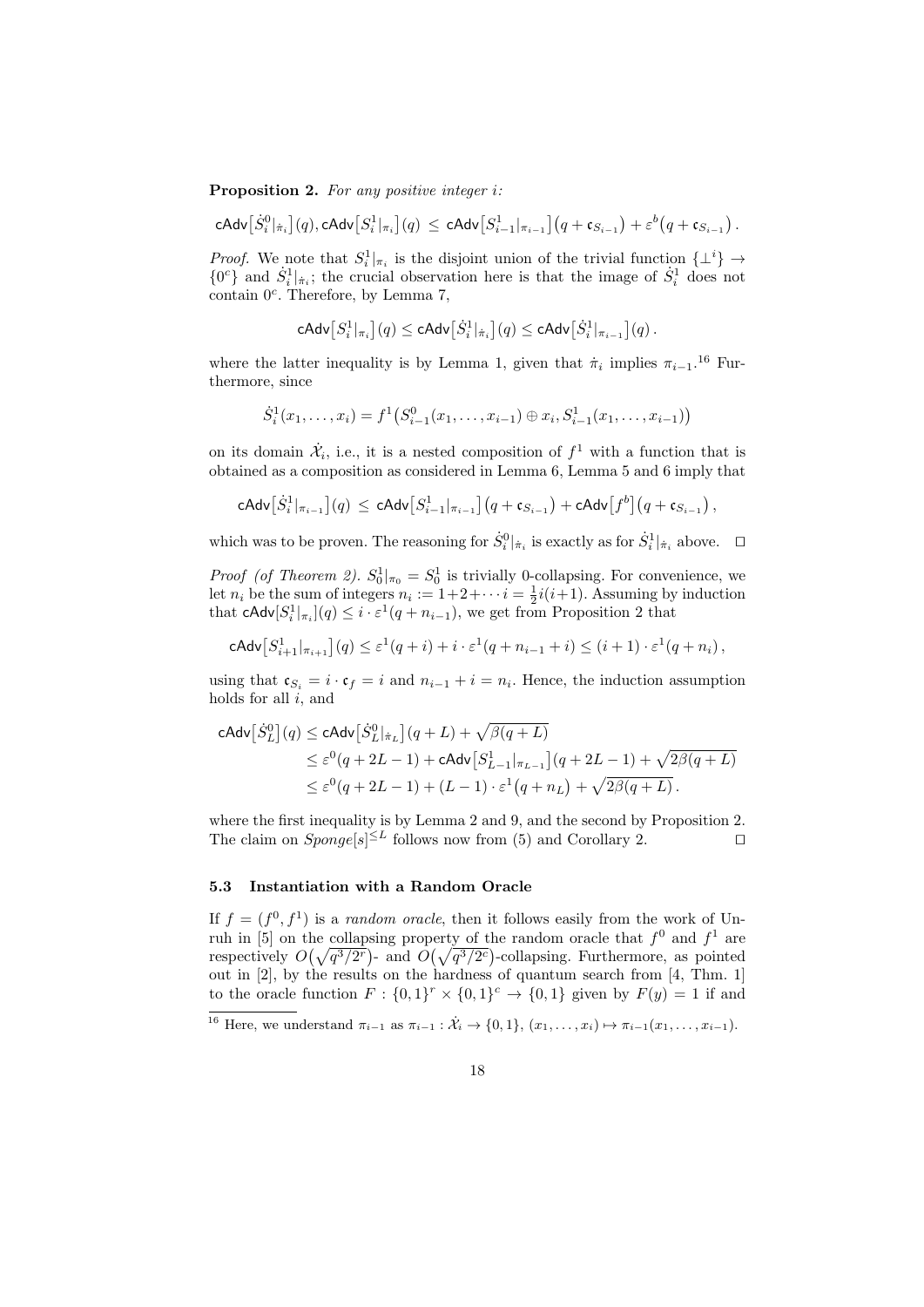only if  $f^1(y) = 0^c$ , we immediately get that the function  $f^1$  is  $8(q+1)^2/2^c$ -zeropreimage-resistant. Therefore, we get that for messages of block-size at most  $L$ , the sponge function  $Sponge[s]^{\leq L}$ , with the round function modeled by a random oracle, is  $\varepsilon$ -collapsing with

$$
\varepsilon(q) = O\left(\sqrt{(q+L)^3/2^r} + L\sqrt{(q+L^2)^3/2^c}\right).
$$

This matches with single-execution-variant (i.e.  $t = 1$ ) of Theorem 33 of [2], except for the square in the  $L^2$  term. When considering a t-fold parallel composition  $Sponge[s]^{\leq L} \|\cdots \| Sponge[s]^{\leq L}$ , it follows immediately from Lemma 6 that the collapsing parameter grows linearly with  $t$ , i.e., as

$$
O(t\sqrt{(q+L)^3/2^r} + tL\sqrt{(q+L^2)^3/2^c}),
$$

which is comparable to Theorem 33 of  $[2]$  with a general t, which states a collapsing advantage of

$$
O\left(t\sqrt{(q+tL)^3/2^r}+tL\sqrt{(q+tL)^3/2^c}\right).
$$

# 6 Conclusion

We consider the quantum *collapsing* property of classical hash functions, which replaces the notion of collision resistance in the presence of quantum attacks, and we propose a formalism and a framework that enables to argue about the collapsing property of hash domain extension constructions simply by means of decomposing the iteration function under consideration into elementary composition operations. In particular, our framework allows us to argue by purely classical means that hash functions are secure against quantum attacks.

We demonstrate this proof methodology on several examples. For Merkle-Damgård and the Sponge construction, we recover what has already been proven in [6] and [2], up to insignificant differences, whereas our result for HAIFA is, strictly speaking, new. It is well possible that the respective proof provided in [6] extends to HAIFA as well; however, this is cumbersome to verify (we challenge the reader to do so). With our approach, on the other hand, it is trivial to see that our proof for Merkle-Damgård extends to this variation: the only thing that needs to be verified is that the modified iteration function still decomposes into composition operations that are covered by our framework.

We think it is fair to say that, compared to previous work which proves that some hash domain extension constructions are collapsing, our approach gives much more insight into why they are collapsing. Furthermore, our framework should be a helpful tool when designing new hash functions that are meant to withstand quantum attacks.

Last but not least, from a conceptual perspective, we find it particularly interesting to see that our simplified proofs are the result of departing from the common methodology of proving a conditional security statement by means of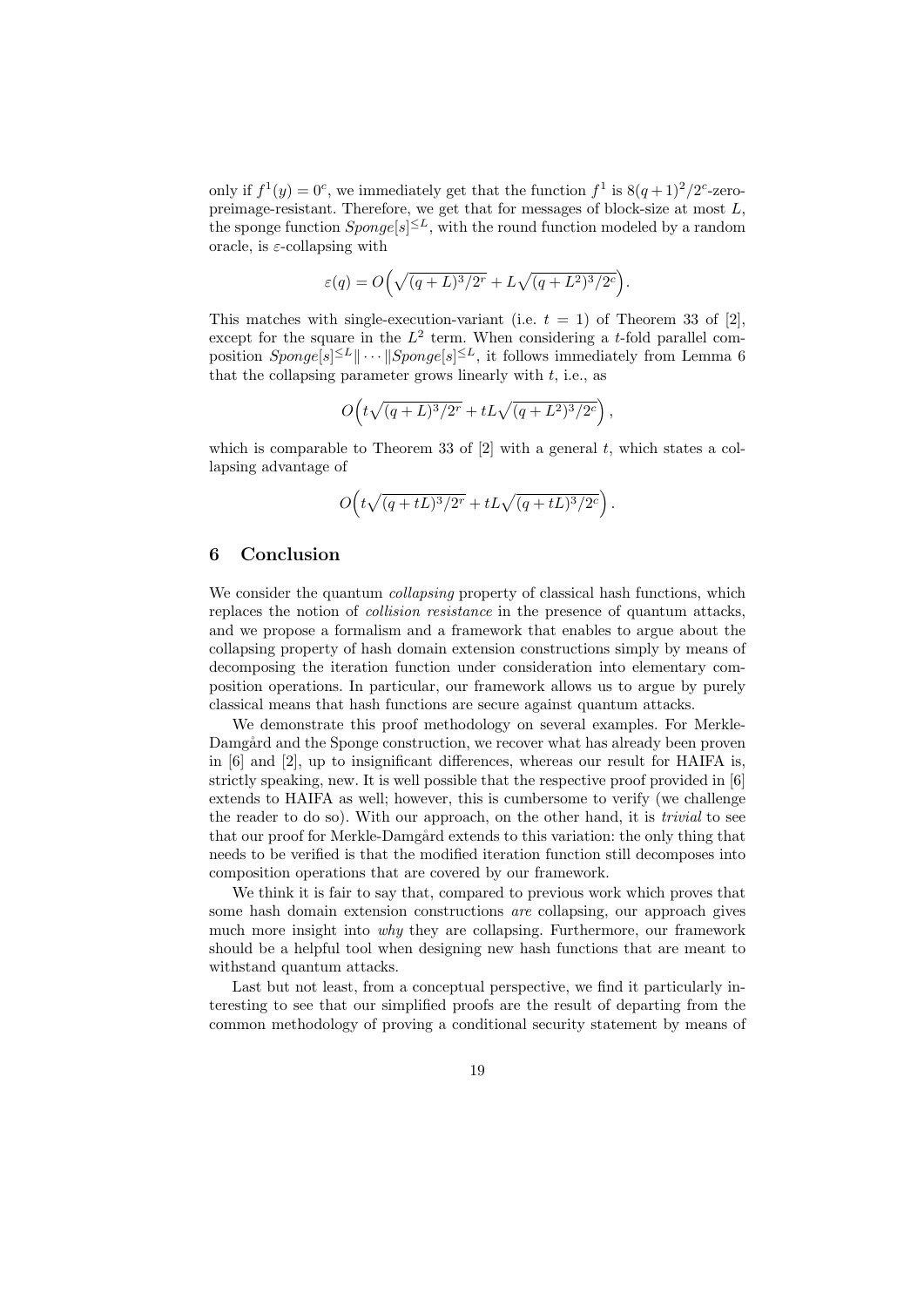an algorithmic reduction. Instead of assuming an attack against the construction and then building an attack against the underlying component, we argue  $directly$ —and in some sense "algebraically" — that if the underlying component is secure then so is the construction.

# References

- 1. Guido Bertoni, Joan Daemen, Michaël Peeters, and Gilles van Assche. On the Indifferentiability of the Sponge Construction. In EUROCRYPT 2008, vol. 4965 of LNCS, pp. 181–197 (2008).
- 2. Jan Czajkowski, Leon Groot Bruinderink, Andreas Hülsing, Christian Schaffner, and Dominique Unruh. Post-quantum security of the sponge construction. To appear in PQCrypto 2018. Available at: https://eprint.iacr.org/2017/771.pdf.
- 3. Eli Biham, and Orr Dunkelman. A Framework for Iterative Hash Functions HAIFA. Second NIST Cryptographic Hash Workshop (2006). Available at: https://eprint.iacr.org/2007/278.pdf.
- 4. Andreas Hülsing and Joost Rijneveld and Fang Song. Mitigating Multi-Target Attacks in Hash-based Signatures. In PKC 2017, vol. 9614 of LNCS, pp. 387–416 (2017). Available at: hhttps://eprint.iacr.org/2015/1256.
- 5. Dominique Unruh. Computationally Binding Quantum Commitments. In EURO-CRYPT 2016, vol. 9666 of LNCS, pp. 497–527 (2016).
- 6. Dominique Unruh. Collapse-Binding Quantum Commitments Without Random Oracles. In ASIACRYPT 2016, vol. 10032 of LNCS, pp. 166–195 (2016).
- 7. Hongjun Wu. The Hash Function JH. NIST SHA-3 Competition Finalist (2011). Available at: http://www3.ntu.edu.sg/home/wuhj/research/jh/jh round3.pdf.
- 8. Andreas Winter. Coding Theorem and Strong Converse for Quantum Channels. IEEE Trans. Inf. Theory 45(7):2481-2485 (1999). Available at: https://arxiv.org/abs/1409.2536.
- 9. Mark Wilde. From Classical to Quantum Shannon Theory. Manuscript, 2nd edition (2016). Available at: https://arxiv.org/abs/1106.1445.

# A Randomized Functions and CPTN Maps

In this work, we will consider two variants of the notion of a *randomized func*tion, and our techniques will apply to both. Formally, a randomized function is a function  $f : \mathcal{R} \times \mathcal{X} \to \mathcal{Y}$  for a fixed choice of the (finite) set  $\mathcal{R}$ , and it is understood that  $r \in \mathcal{R}$  is chosen uniformly at random once-and-for-all. Informally, we think of such a randomized function as a function  $f: \mathcal{X} \to \mathcal{Y}$  that produces its output  $f(x) = f(r, x)$  for any input x dependent on some "global randomness" r, which is the same for all inputs and all randomized functions considered at a time.

Informally, the two variants we consider in this work differ in the way the randomness  $r$  is accessed by the function. In one case,  $r$  is explicitly given as input to the function  $f$  (or to the algorithm that computes  $f$ , if you prefer); one then typically speaks of keyed (or seeded) functions. In the other case,  $r$ is not explicitly given to  $f$  but instead,  $f$  makes *oracle queries* to a designated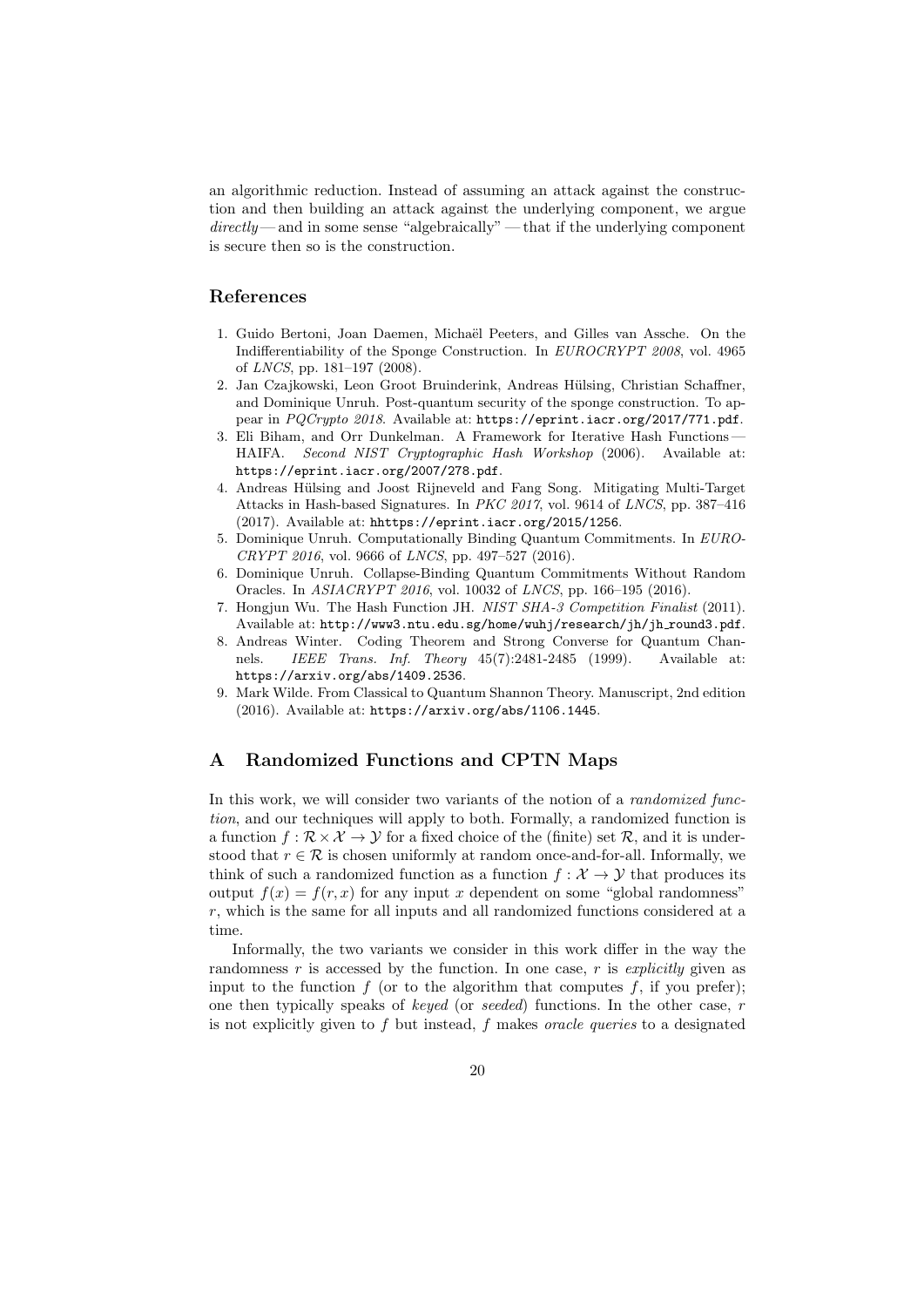randomized function  $\mathcal{O}$ , called the *oracle*, which computes every reply dependent on r. This latter case is typically referred to as an *oracle function*.

We point out that from a mathematical perspective, there is no distinction yet between a keyed and an oracle function, in that both are merely functions that additionally act on some global randomness r. The way the two variants differ formally is by the way we capture complexity: for keyed functions we consider the *computational complexity* whereas for oracle functions we consider the *query* complexity. <sup>17</sup> We address this in more detail in the subsequent section.

In line with the above, we can also consider the notion of a randomized  $CPTN$  map  $T$ , which is a CPTN map whose action on a quantum state depends on the global randomness  $r$ , and we can distinguish between keyed CPTN maps that have *direct* access to  $r$ , and *oracle* CPTN maps that have *quantum oracle* access to a designated randomized function  $0 : \mathcal{R} \times \mathcal{U} \rightarrow \mathcal{V}$ . Here, "quantum oracle access" means that  $\mathbb T$  can query  $\mathcal O$  in superposition, i.e., it may ask to have the unitary  $|u\rangle|v\rangle \mapsto |u\rangle|v + \mathcal{O}(r, u)$  applied to any state (of appropriate dimension). Again, the formal distinction between the two variants is in terms of the complexity measure.

We point out that by considering randomized CPTN maps  $\mathbb T$  (of either flavor) that act on the empty system with trivial one-dimensional state space, we may also speak of *randomized states* (of either flavor) as the states  $\rho$  produced as  $\rho = \mathbb{T}(1)$  for such a randomized CPTN map. We take it as understood here that the description of such a randomized state includes the dependency on the randomness r.

# B Complexity

We introduce here the abstract notion of *complexity* that we consider in this work and discuss below the two main instantiations that are relevant for us. In the context of randomized functions  $f : \mathcal{X} \to \mathcal{Y}$ , we consider a map that assigns to any such function a non-negative integer  $c(f)$ , called the *complexity* of f, which is meant to express how hard it is to "compute"  $f$ . We assume that our abstract notion satisfies natural properties, like that the identity function on any set has zero complexity, and that it behaves well under composition, so that

$$
\mathfrak{c}(g \circ f) \leq \mathfrak{c}(f) + \mathfrak{c}(g)
$$
 and  $\mathfrak{c}(f||g) \leq \mathfrak{c}(f) + \mathfrak{c}(g)$ 

for any f and g with appropriate domain/range, where  $g \circ f : x \mapsto g(f(x))$ and  $f||g : (x, w) \mapsto (f(x), g(w))$ . For simplicity, we additionally assume that certain "simple" functions have zero complexity. These are: constants, copying, deleting, swapping, checking equality, as well as bit-wise XOR. Also, to avoid certain technical complications, once  $\mathfrak c$  is fixed we only consider randomized

 $17$  For the latter, one could actually consider both simultaneously.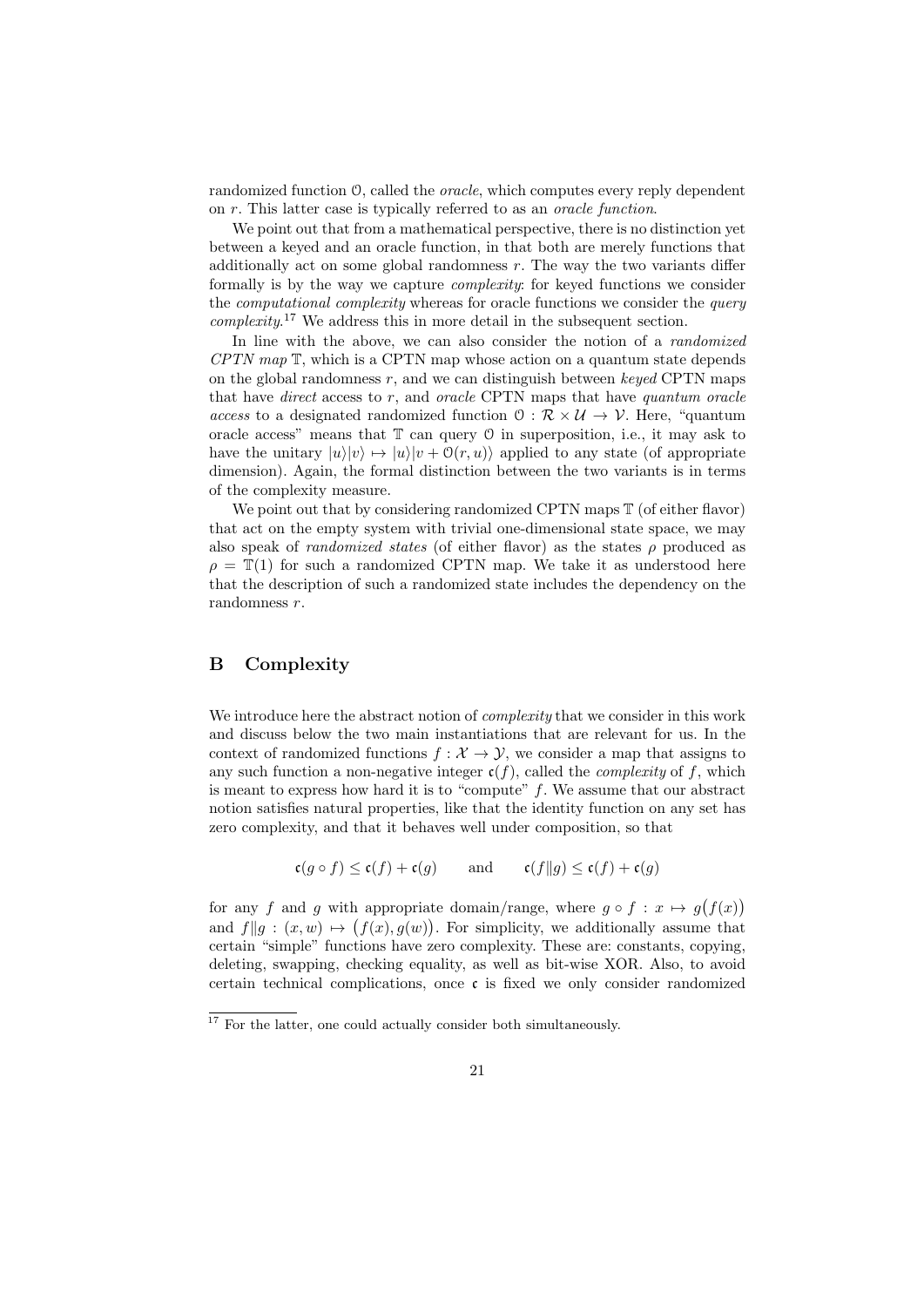functions  $f: \mathcal{X} \to \mathcal{Y}$  for which X can be recognized with zero complexity.<sup>18</sup> For lighter notation, we may also write  $\mathfrak{c}_f$  instead of  $\mathfrak{c}(f)$ .

We also consider a notion of complexity for randomized CPTN maps, which, as above, assigns a non-negative integer  $\mathfrak{c}(\mathbb{T})$  to any randomized CPTN map  $\mathbb{T}$ . Similarly to above, we assume that the identity I has zero complexity, that

 $\mathfrak{c}(\mathbb{S} \circ \mathbb{T}) \leq \mathfrak{c}(\mathbb{T}) + \mathfrak{c}(\mathbb{S})$  and  $\mathfrak{c}(\mathbb{T} \otimes \mathbb{S}) \leq \mathfrak{c}(\mathbb{T}) + \mathfrak{c}(\mathbb{S}),$ 

and that certain "simple" maps have zero complexity, namely: the preparation of states in the computational basis, measurements (with or without post-selection) in the computational basis, partial traces, and swapping registers. On top, we assume the complexity notion for CPTN maps to be consistent with that of functions, in that we require that

$$
\mathfrak{c}(\mathbb{E}[f]), \mathfrak{c}(\mathbb{E}^{inv}[f]), \mathfrak{c}(\mathbb{M}[f]), \mathfrak{c}(\mathbb{M}[f = y]) \leq \mathfrak{c}(f)
$$

where the latter two actually follow from the first, given that partial traces and measurements in the computational basis are "for free".

Given such a notion of complexity (for randomized CPTN maps), we can define the complexity of a randomized state  $\rho$  as  $\mathfrak{c}(\rho) := \mathfrak{c}(\mathbb{T})$  where  $\mathbb T$  is the randomized CPTN map with minimal complexity that produces  $\rho$  as  $\rho = \mathbb{T}(1)$ . It obviously holds that  $\mathfrak{c}(\mathbb{T}(\rho)) \leq \mathfrak{c}(\rho) + \mathfrak{c}(\mathbb{T})$  for any randomized CPTN map. A last requirement we pose onto our abstract complexity measure  $\mathfrak c$  is that  $\mathfrak{c}(\rho + (1-\text{tr}(\rho))\sigma) \leq \mathfrak{c}(\rho) + \mathfrak{c}(\sigma)$  for all randomized states.<sup>19</sup>

Example 1. An important class of examples for such a complexity measure arises by considering keyed functions and keyed CPTN maps and writing them as circuits that get the global randomness as additional input. The complexity can then be specified to be the minimal number of gates (of certain types) of any such circuit representation. For instance, writing any randomized function  $f$  as a binary circuit with AND and XOR gates, one may define  $\mathfrak{c}^{\text{comp}}(f)$  to be the minimal necessary number of AND gates.<sup>20</sup> Similarly for randomized CPTN maps, where one could for instance count the number of gates (or the number of non-Clifford gates) with respect to a fixed universal set of gates. These kinds of notions of complexity are referred to as computational complexity.

*Example 2.* Another example that is relevant for us is the *query complexity*  $\mathfrak{c}^{\text{query}}$ for oracle functions and oracle CPTN maps, which counts the number of (quantum) oracle queries that the function or CPTN map makes to the oracle O.

We note that this abstract treatment of complexity allows us to *explicitly* cover computational complexity and query complexity in one go, using one language. Also, all results expressed using this language do explicitly not depend

<sup>&</sup>lt;sup>18</sup> Meaning that for any  $\mathcal{X}' \supset \mathcal{X}$ , the function  $\mathcal{X}' \to \{0,1\}$  that maps  $x \in \mathcal{X}$  to 1 and  $x \in \mathcal{X}' \setminus \mathcal{X}$  to 0 has zero complexity. This is trivially satisfied for any function f in case of  $\mathfrak{c}^{\text{query}}$  (given in Example 2).

<sup>&</sup>lt;sup>19</sup> This is in line with our interpretation of  $tr(\rho) < 1$  as capturing an "abort" of the preparation process.

 $20 \text{ Remember that we want XOR's to be "for free".}$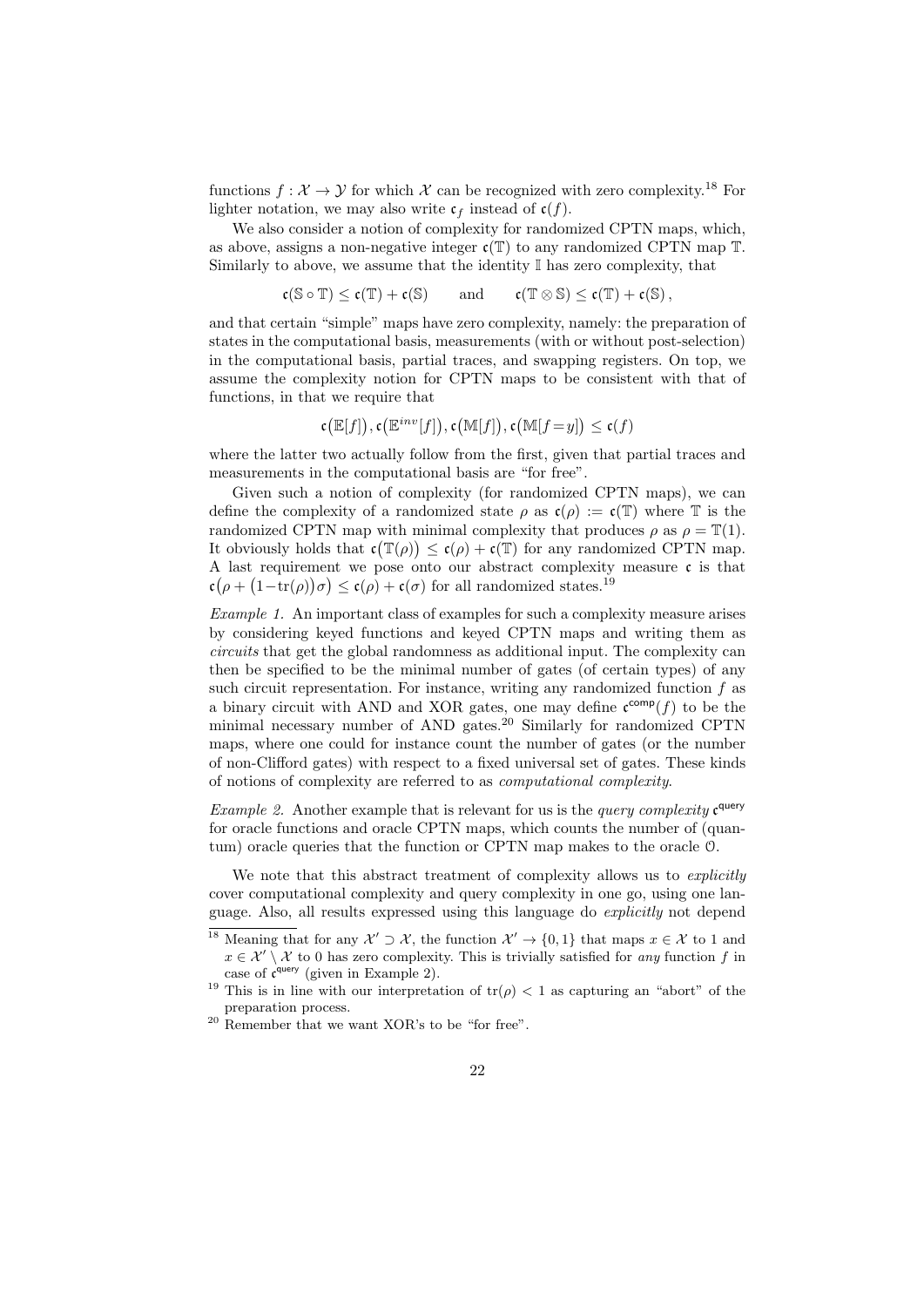on the technical details of any model of computation. Related to the latter, this approach allows us to reason about functions (and CPTN maps etc.), which are unambiguously defined objects that do not depend on any model of computation.

# C On the Definitions of the Collapsing Property in [5, 6]

As already mentioned in Section 3, the definition of the collapsing property introduced by Unruh comes in a few different variations in [5, 6], which we want to briefly recall here, and we discuss how they compare to our definition. Some differences (like allowing non-normalized states), which have some minor quantitative impact, have already been discussed in Section 3; here, we focus on some technical differences that are orthogonal to those.

The definition originally proposed in [5, Def. 20] (respectively Def. 23 in the full version) is of asymptotic nature and for a deterministic function  $h$  (that depends on a security parameter  $\kappa$ ): it requires that every (uniform) quantumpolynomial time adversary has a negligible collapsing advantage. Note that it makes sense to consider a *deterministic* hash function h in this case since a *uni*form model of computation is considered, i.e., the adversary that has a collision hard-wired into its code (for any  $\kappa$ ) is not allowed. In the formal statement on the collapsing property of a random oracle [5, Thm. 31], which bounds the advantage by  $O(q^3/\text{size of the range})$ , an obvious variation (in terms of oracle algorithms, and with the randomness also over the oracle's random choices) of this definition is then (implicitly) considered. It also remains implicit that the bound (and in particular the hidden constant) is independent of the running time of the adversary; indeed, the proof considers " $q$ -query adversaries", which have bounded query complexity but (possibly) unbounded running time. As such, the bound  $O(q^3/\text{size of the range})$  carries over to our non-asymptotic definition of the collapsing property (with the complexity measure being the query complexity), with the understanding that the bound includes a hidden constant and only applies for a large enough range of  $h$  (compared to  $q$ ).

In terms of comparing Unruh's original definition [5, Def. 20] with our Definition 2, though being similar in spirit (up small differences as discussed in Section 3), they are technically incomparable: an asymptotic definition as [5, Def. 20] makes no meaningful statement about a fixed instance, while, on the other hand, our non-asymptotic definition is meaningless for a deterministic hash function, for instance. If we consider an asymptotic variant of our Definition 2, which would ask  $c\text{Adv}[h_{\kappa}](q(\kappa))$  to be negligible in the security parameter  $\kappa$  for any polynomially bounded function  $q$ , we get a *non-uniform* (and thus stronger) variant of [5, Def. 20]. It is easy to see that all our results directly carry over to such an asymptotic variant.

In [6, Def. 8], Unruh also considers a non-asymptotic "concrete security" variant of his original definition, which considers a keyed hash function (using our terminology) and defines the "collapsing advantage" of an arbitrary but fixed adversary in the obvious way, as the advantage of this adversary distinguishing